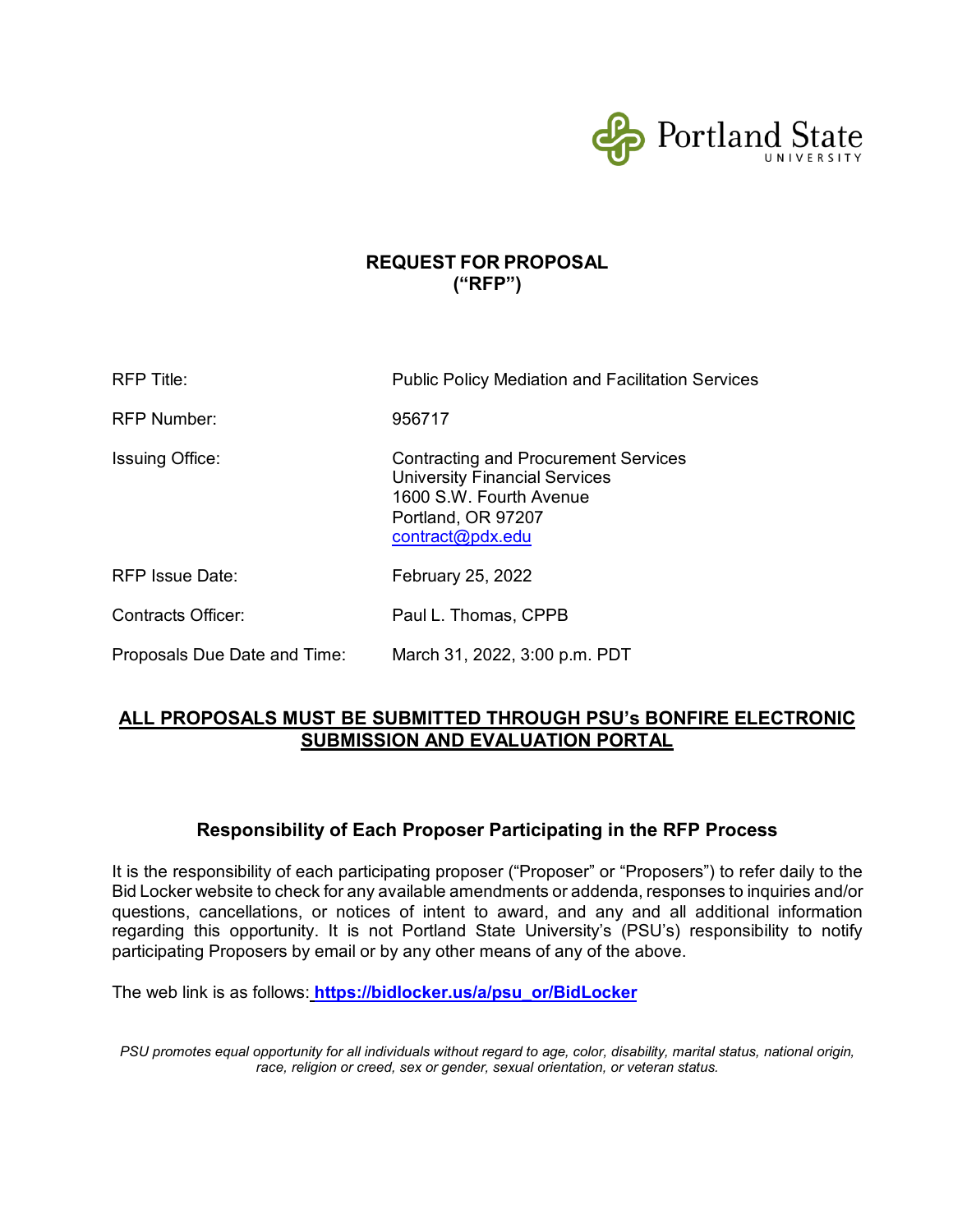# **TABLE OF CONTENTS**

| Table of Contents                                                 | Page 2   |
|-------------------------------------------------------------------|----------|
| RFP Overview, MWESB, Cooperative Purchasing                       | Page 2   |
| <b>Schedule of Events</b>                                         | Page 3   |
| Section 1: Submission Instructions for Proposers                  | Page 4   |
| Section 2: Request for Proposal Procedures and Other Requirements | Page 6   |
| Section 3: Scope of Work                                          | Page 13  |
| Section 4: Evaluation Criteria                                    | Page 24  |
| Section 5: PSU Standard Contract Terms & Conditions               | Page 25  |
| <b>Exhibit A: Diversity Matrix</b>                                | Page 32  |
| <b>Exhibit B: Proposer Certification</b>                          | Page 33  |
| Exhibit C: Technical Proposal Form                                | Attached |
| Attachment A: Task Order                                          | Attached |

## **RFP Overview**

Portland State University (PSU) is seeking responsive, responsible proposers to submit Proposals for Public Policy Mediation and Facilitation Services. This RFP represents PSU's good faith effort to detail its specifications and requirements for the Public Policy Mediation and Facilitation that will best meet PSU's needs at the best value to PSU.

## **Submitting a Résumé Instead of a Proposal for Projects Under \$25,000 Only**

Subject to PSU Standard 580-062-0015(1)(a) and 580-062-0020(1), PSU, on behalf of its National Policy Consensus Center (NPCC) may contract with providers for projects with budgets under \$25,000 without issuing a request for proposals (RFP). Providers who do not choose to respond to this RFP and do not submit a Proposal, are invited to submit only a résumé for NPCC's files in order to potentially be considered for projects under \$25,000. These providers will not be pre-contracted or be members of the NPCC Affiliated Provider Pool. They will not be listed on the NPCC Provider Pool website list, included in job opportunity notices, or included in NPCC Affiliated Provider Pool events. However, NPCC does occasionally refer to its résumé files for lower-dollar projects, in addition to drawing on its pre-contracted NPCC Affiliated Provider Pool for these lower-dollar projects. An effective résumé will include examples of relevant projects you have facilitated and examples of your experience working with Black people, Indigenous people, and other people of color. **This is not a guarantee of work.** If you wish to submit a résumé instead of submitting a Proposal, send your résumé to Cat McGinnis at mcginnc@pdx.edu. Individual résumés will not be accepted via Bid Locker unless they are submitted as part of a complete Proposal.

### **Minority, Women, Service Disabled Veteran Owned, and Emerging Small Businesses**

PSU is committed to increasing opportunities for minority business enterprises, women business enterprises, service disabled veteran owned, and emerging small businesses. PSU strongly encourages Proposers to use these businesses in providing services and materials for PSU contracts and projects.

## **Cooperative Purchasing**

All Oregon public universities (individually a "University" and collectively the "Universities") and other public agencies, units of local government, or institutions may utilize any contract(s) awarded as a result of this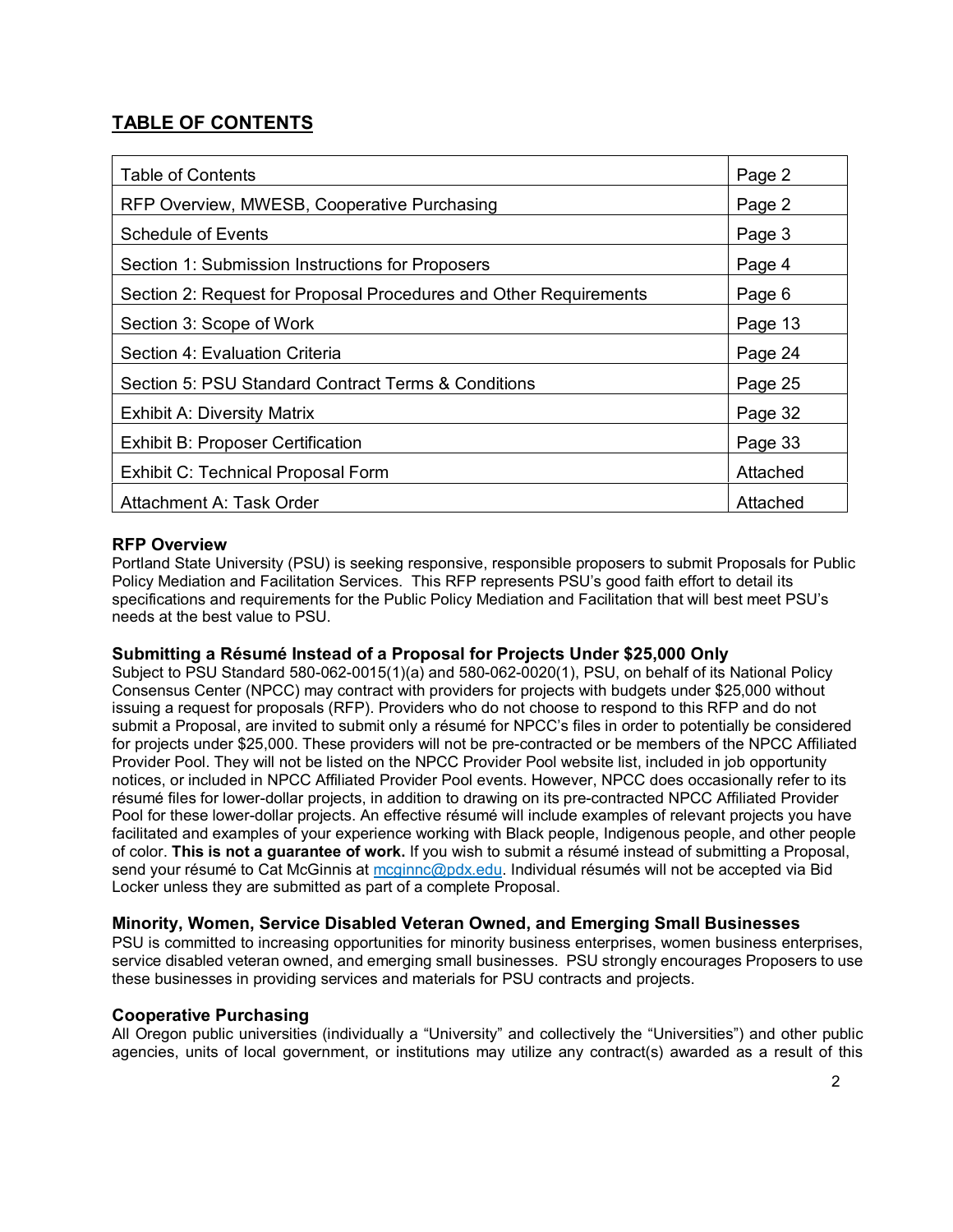Request for Proposal. The other public agencies, units of local government, or institutions shall be individually responsible for their obligations to the awarded vendor(s). Likewise, the vendors shall be responsible to these public agencies, units of local government, or institutions for their obligations to these public agencies, units of local government, or institutions pursuant to any ensuing contract(s). Any such purchases shall be between the vendor and the participating public agencies, units of local government, or institutions and shall not impact the vendor's obligation to PSU. PSU makes no representation or guarantee as to the volume of such additional purchases.

## **SCHEDULE OF EVENTS**

**These dates are for reference only; PSU may change these dates at its discretion. PSU will post any changes to schedule dates on the Bid Locker website: [https://bidlocker.us/a/psu\\_or/BidLocker](https://bidlocker.us/a/psu_or/BidLocker)**

| Issue RFP to potential proposers                                                                                                  | February 25, 2022                                        |
|-----------------------------------------------------------------------------------------------------------------------------------|----------------------------------------------------------|
| NON-MANDATORY Information webinar<br>via Zoom videoconference*                                                                    | March 7, 2022, 11:30 am - 12:30 pm PST                   |
| *See Section 3 of the RFP for instructions to pre-register for this meeting.                                                      |                                                          |
| Deadline for proposer inquiries, request for changes<br>or protest of specifications                                              | March 11, 2022, 5:00 pm PST                              |
| Deadline for PSU to respond to proposer inquiries and/or<br>protest of RFP specifications and/or contract terms and<br>conditions | March 17, 2022, 5:00 pm PDT                              |
|                                                                                                                                   |                                                          |
| Proposals Due Date and Time*                                                                                                      | March 31, 2022, 3:00 pm PDT                              |
| Evaluation period, ending                                                                                                         | April 28, 2022                                           |
| Anticipated notice(s) of intent to award                                                                                          | April 29, 2022                                           |
| Deadline to protest award(s)                                                                                                      | Three (3) calendar days<br>after date of intent to award |

**\* Proposals shall consist of a Technical Proposal Form, résumé, sample work product, and all other completed and signed forms as required and set forth in this RFP (collectively the "Proposal").**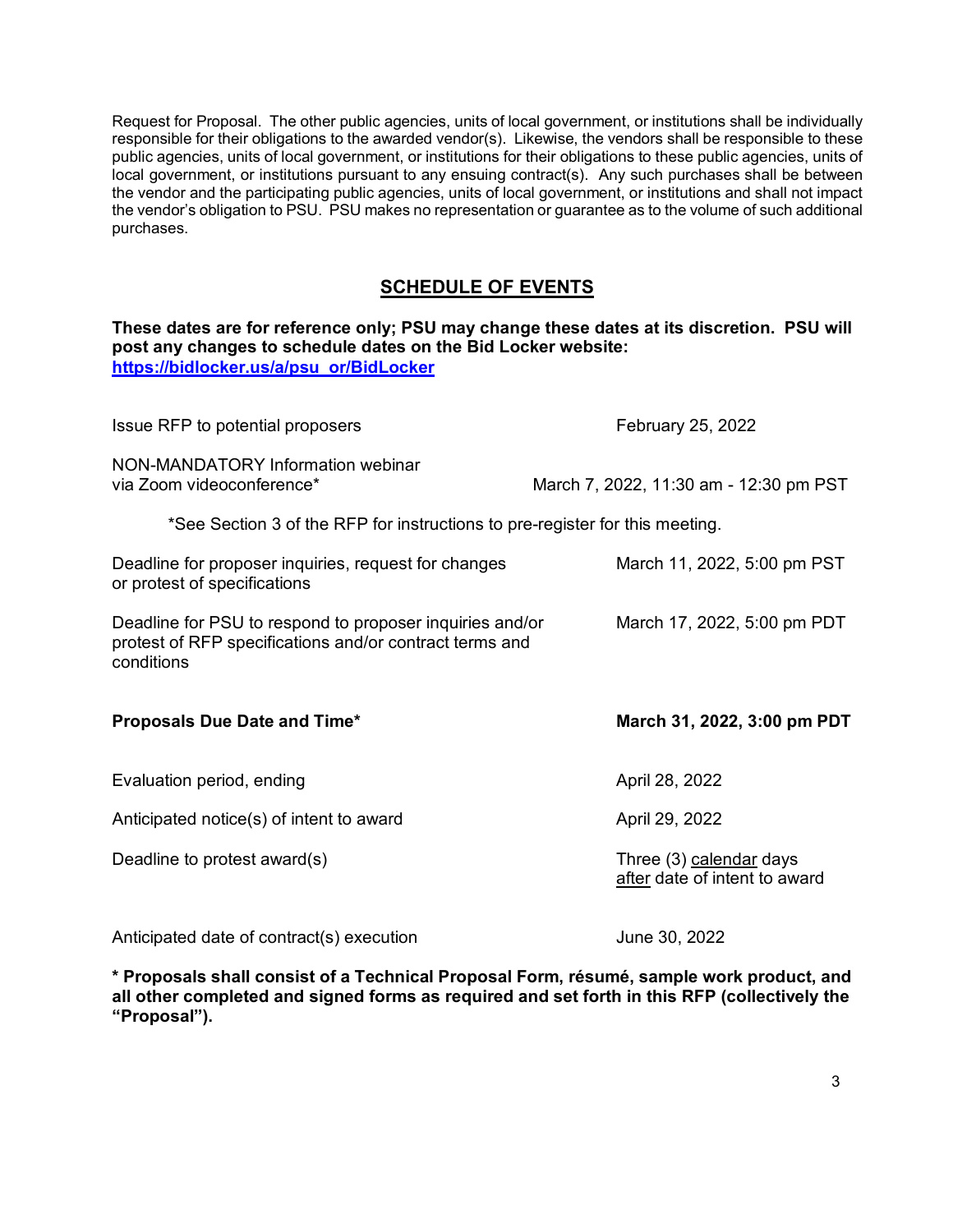## **SECTION 1: SUBMISSION INSTRUCTIONS FOR PROPOSERS**

#### **Please follow these instructions to submit via the PSU Bonfire Portal.**

#### **1. Prepare your submission materials:**

#### Requested Information

| Name                                 | <b>Type</b>                                                                                                                           | $#$ Files    | Requirement |
|--------------------------------------|---------------------------------------------------------------------------------------------------------------------------------------|--------------|-------------|
| <b>Technical Proposal Form</b>       | File Type: PDF (.pdf), Word<br>$($ .doc, docx $)$ Excel $($ .xls, $\overline{\phantom{a}}$ .xlsx $)$ ,<br>or Image (.jpg, .gif, .png) | 1            | Required    |
| Résumé                               | File Type: PDF (.pdf), Word<br>(.doc, docx) Excel (.xls, .xlsx),<br>or Image (.jpg, .gif, .png)                                       | $\mathbf{1}$ | Required    |
| Work Sample                          | File Type: PDF (.pdf), Word<br>(.doc, docx) Excel (.xls, .xlsx),<br>or Image (.jpg, .gif, .png)                                       | $\mathbf{1}$ | Required    |
| <b>Exhibit A: Diversity Matrix</b>   | File Type: PDF (.pdf), Word<br>(.doc, docx) Excel (.xls, .xlsx),<br>or Image (.jpg, .gif, .png)                                       | $\mathbf{1}$ | Required    |
| Exhibit B: Proposer<br>Certification | File Type: PDF (.pdf), Word<br>(.doc, docx) Excel (.xls, .xlsx),<br>or Image (.jpg, .gif, .png)                                       | 1            | Required    |

#### **Requested Documents:**

Please note the type and number of files allowed. The maximum upload file size is 1000 MB.

Please do not embed any documents within your uploaded files, as they will not be accessible or evaluated.

#### **2. Upload your submission at:**

## **<https://pdx.bonfirehub.com/opportunities/61629>**

Your submission must be uploaded prior to the **Proposals Due Date and Time of Mar 31, 2022 3:00 PM PDT.** We strongly recommend that you give yourself sufficient time and **at least ONE (1) day** before the Proposals Due Date and Time to begin the uploading process and to finalize your submission. **NO LATE PROPOSALS WILL BE ACCEPTED.**

PSU accepts no responsibility for non-receipt and/or delays in receipt caused by transmission and reception problems, equipment failure, or any other similar cause.

#### **Important Notes:**

Each item of Requested Information is instantly sealed and will only be visible after the Proposals Due Date and Time. Uploading large documents may take significant time, depending on the size of the file(s) and your Internet connection speed.

You will receive an email confirmation receipt with a unique confirmation number once you finalize your submission.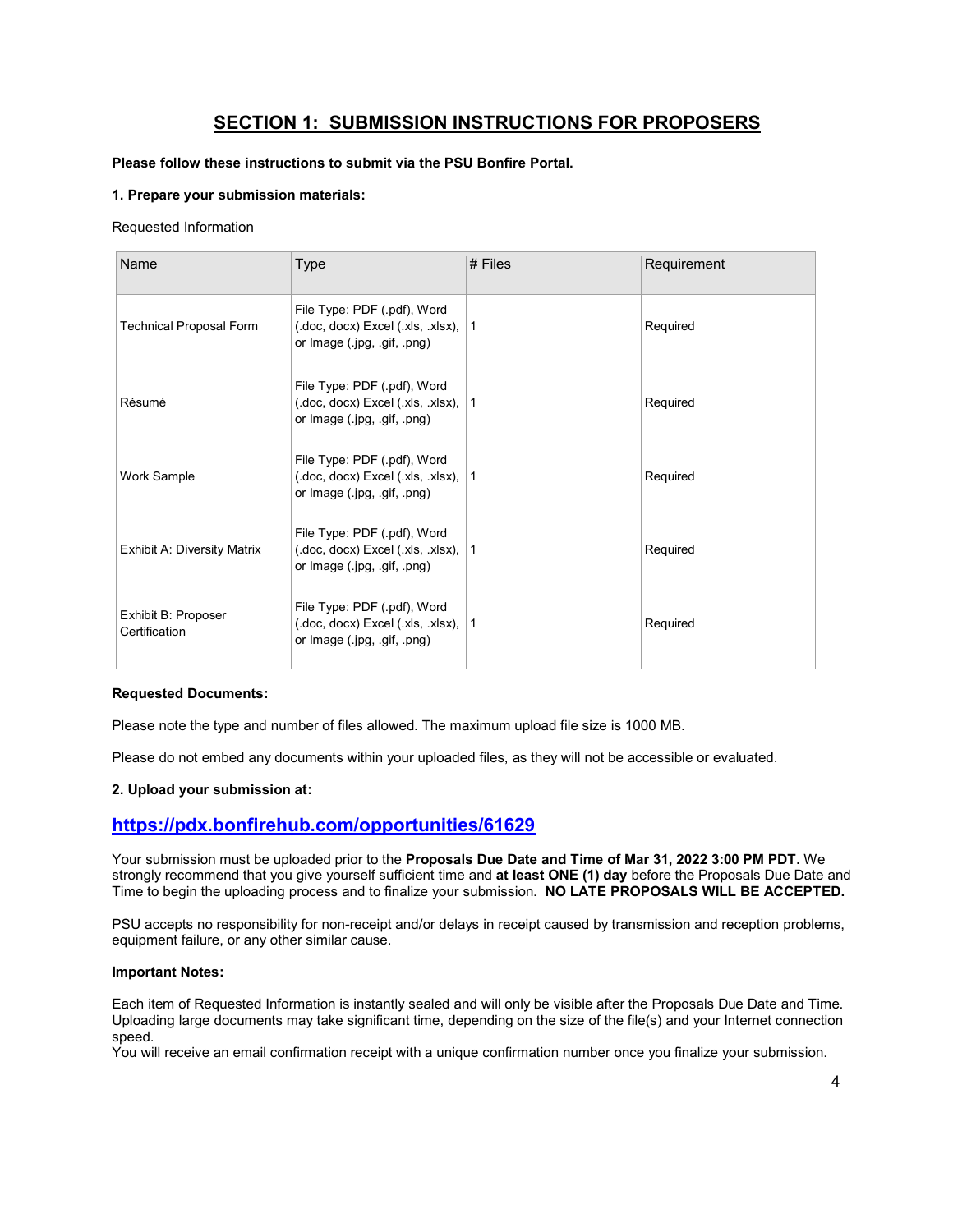Minimum system requirements: Internet Explorer 11, Microsoft Edge, Google Chrome, or Mozilla Firefox. Javascript must be enabled. Browser cookies must be enabled.

#### **Need Help?**

PSU uses a Bonfire portal for accepting and evaluating proposals digitally. Please contact Bonfire at [Support@GoBonfire.com](mailto:support@gobonfire.com) for technical questions related to your submission. You can also visit their help forum at <https://bonfirehub.zendesk.com/hc>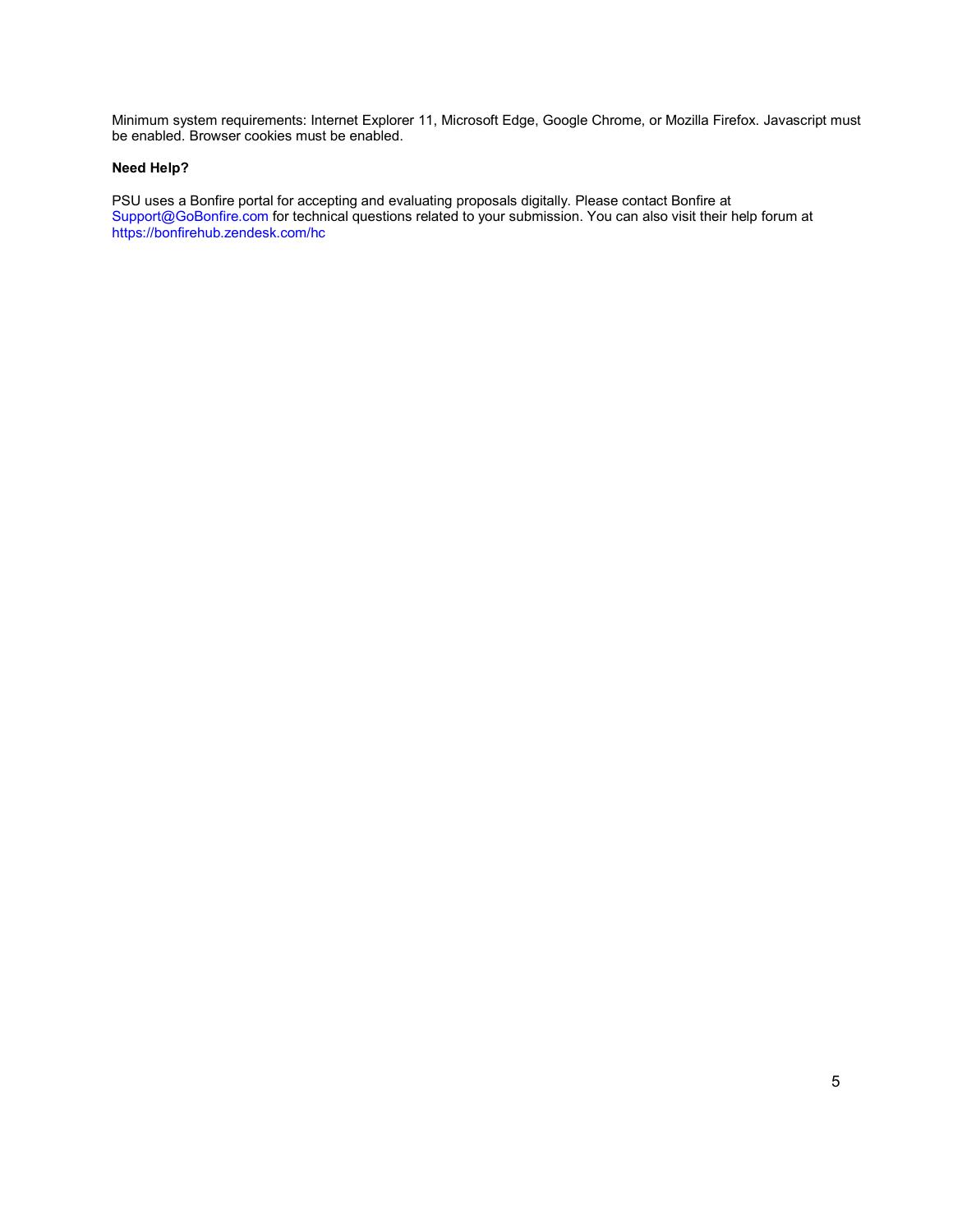## **SECTION 2: REQUEST FOR PROPOSAL PROCEDURES AND OTHER REQUIREMENTS**

All Proposals submitted in response to this RFP are subject to the provisions and requirements of the applicable Oregon Revised Statutes (ORS), PSU Standards, and PSU Policies.

- **1. Right to Reject:** PSU reserves the right to cancel this procurement or RFP, and reserves the right to reject any or all Proposals received as a result of this RFP, upon finding that it is in the public interest to do so or for any other reason set forth in this RFP.
- **2. Preparation Costs:** PSU shall not be liable for any costs incurred by Proposers in the preparation of Proposals to this RFP, including costs to participate in any meetings, presentations, interviews, or demonstrations that may be required or requested.
- **3. Questions or Requests For Clarification/Change:** All requests for changes or clarifications (regarding technical information, procedural requirements, contractual requirements or other issues) and/or protests of RFP requirements must be submitted via email to the PSU Contracting and Procurement Services email address set forth on page 1 of this RFP, and must be received by PSU no later than the date and time listed in the Schedule of Events.

PSU reserves the right to reject Proposals from Proposer(s) that raise any objections to the terms and conditions of this RFP after the deadline date for requests for changes or clarifications. A Proposer's proposed agreement, including proposed supplemental terms and conditions, may be considered by PSU in its sole discretion, pursuant to subsection 17, Negotiation of Final Contract, and subsection 18, Proposer Agreements and Supplemental Terms and Conditions below. PSU will consider all protests and requested changes that are timely submitted and, if reasonable and appropriate, may amend this RFP.

All requests for clarifications, changes, or protests of RFP requirements or contract provisions must be marked as follows:

- Email subject line must state: **RFP #956717 Public Policy Mediation and Facilitation Services**
- The body of the email must include with specificity the RFP Specification (or Contract Provisions) being questioned or the request for change or protest.

PSU will not respond to questions and inquiries that are not submitted and identified as specified above.

- **4. Electronic Proposal Submission Address:** All Proposals must be submitted electronically, through Bonfire, to the Electronic Proposal Submission Address identified in RFP Section 1, Submission Instructions for Proposers.
- **5. Change or Modification Addenda(s):** Any change or clarification to the specifications or the procurement process or to the terms and conditions of the contract will be issued by PSU in the form of an Addendum and will be made available to all Proposers on the Bid Locker website. Only documents issued as addenda by the PSU Contracting and Procurement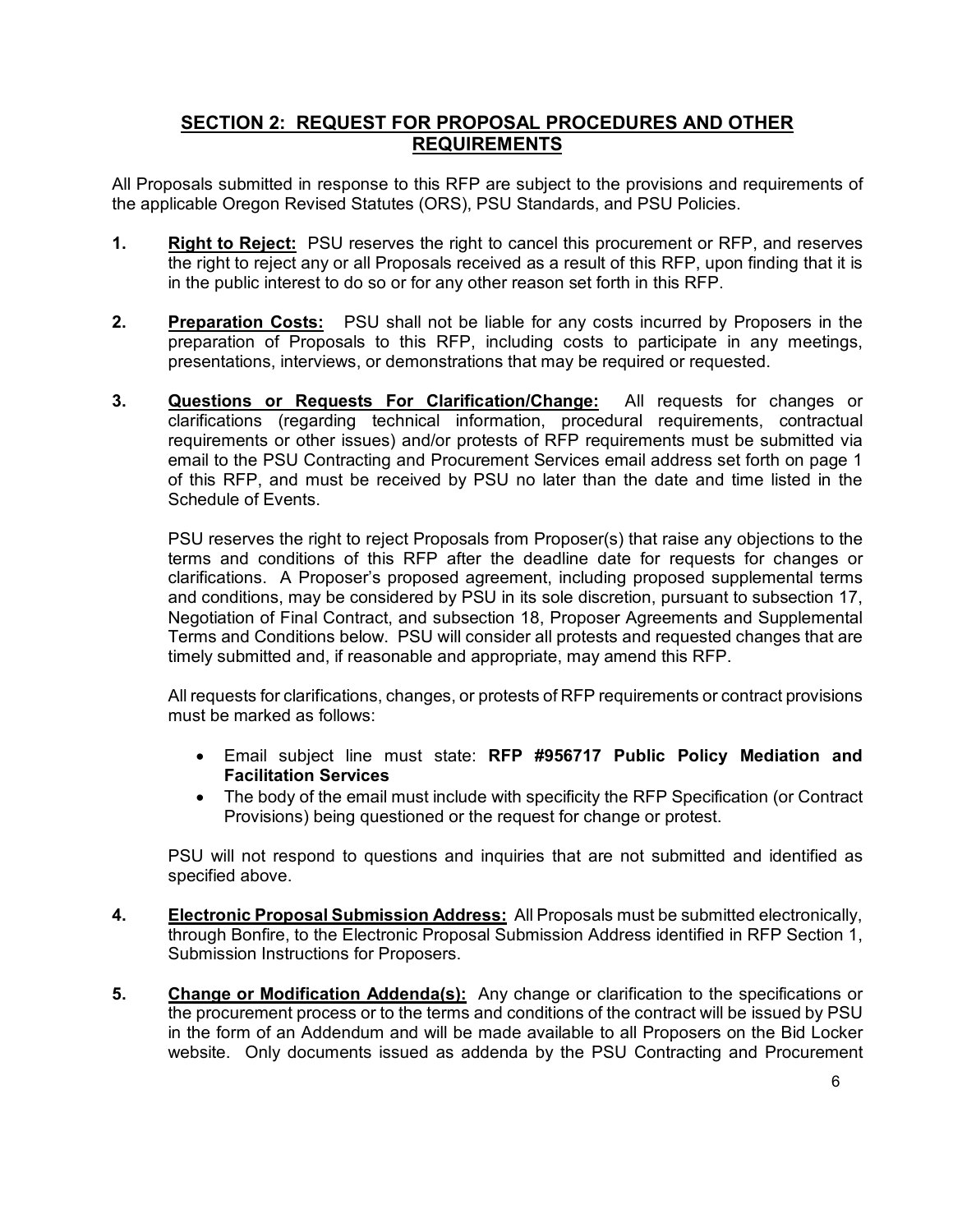Services office will serve to change this RFP in any way. No other direction received by the Proposer, written or oral, shall serve to change this RFP document.

Proposers are not required to return addenda with their Proposal. However, Proposers are responsible for making themselves aware of any changes or clarifications made in any addenda and for taking into account any addenda in their final Proposal. Failure to do so may cause the Proposer's Proposal to be rejected.

- **6. Proposal Preparation:** Proposals shall consist of a technical proposal ("Technical Proposal"), résumé ("Résumé"), sample work product ("Sample Work Product"), and all other completed and signed forms ("Completed Forms") as required and set forth in this RFP which together are referred to here as the "Proposal." It is the Proposer's sole responsibility to submit information in fulfillment of the requirements of this RFP. If pertinent information or required submittals are not included within the Proposal, it may cause the Proposal to be rejected or have an adverse impact on evaluation. Proposals shall be in typewritten form, not handwritten. Proposals shall be of sufficient length and detail to demonstrate that the Proposer has a thorough understanding of the PSU environment and to explain how the Proposer best meets PSU's needs.
	- a. Technical Proposal. Each Proposer to this RFP shall submit a Technical Proposal in the form of Exhibit C: Technical Proposal Form ("Technical Proposal Form"), or other alternate format that includes all of the same information requested in Section 3, subsection III.A. of this RFP. Alternate formats that will be accepted by PSU are limited to PDF (.pdf), Word (.doc, docx) Excel (.xls, .xlsx), and Image (.jpg, .gif, .png) file formats. This portion of the Proposal consists of the Proposer's responses to the requirements set forth in RFP Section 3, Scope of Work, Subsection III, A. Technical Proposal. The Technical Proposal Form must be completed pursuant to the instructions and additional requirements provided in RFP Section 3, Scope of Work. **The Technical Proposal must not contain pricing information. The NPCC rates set forth in RFP Section 3, Scope of Work, are current rates applicable to all contracts awarded pursuant to this RFP solicitation. No other rates will be accepted by PSU.**
	- b. Résumé. This portion of the Proposal must contain the Proposer's Résumé. The Proposer's Resume must comply with the instructions and additional requirements provided in RFP Section 3, Scope of Work. Failure to submit a Résumé may result in rejection of the Proposal.
	- c. Sample Work Product. This portion of the Proposal shall contain the Proposer's Sample Work Product. The Proposer's Sample Work Product must comply with the instructions and additional requirements provided in RFP Section 3, Scope of Work. Failure to submit a Sample Work Product may result in rejection of the Proposal.
	- d. Completed Forms.
		- (i) Exhibit A: Diversity Matrix must be fully completed and signed by an authorized representative of the Proposer. PSU is committed to diversity within PSU and within our community, and PSU is committed to developing business relationships that encourage affirmative action and the participation of emerging small businesses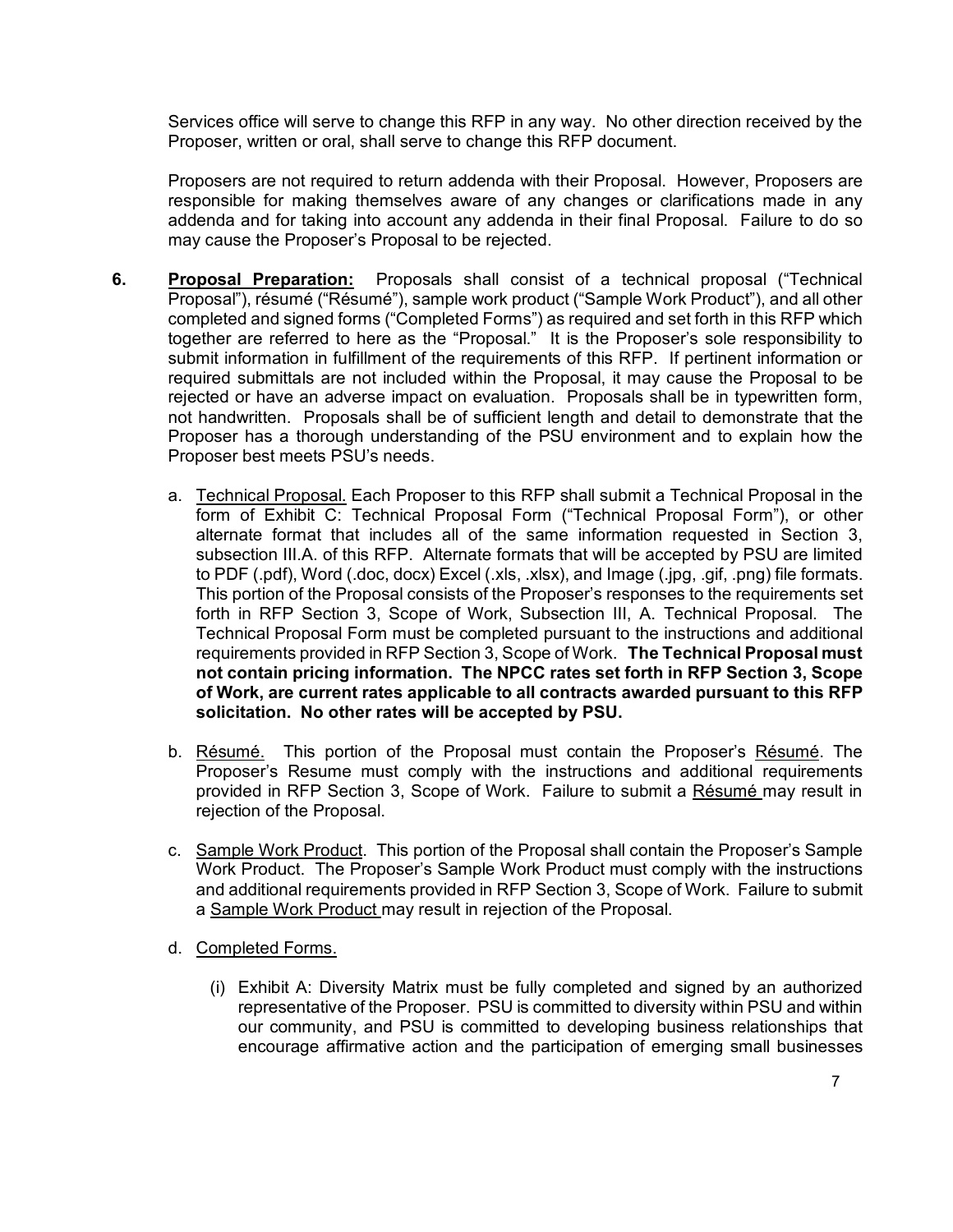and businesses owned by women and minorities. PSU encourages and supports the development of minority business enterprises, women business enterprises, service disabled veteran owned businesses, and emerging small businesses that meet high quality standards by offering business opportunities. Proposers are required to provide detailed information about corporate and local company diversity-related efforts and programs. Additionally, if your company is an emerging small business, or a business owned by women, minorities, or service disabled veterans, please include documentation or, if certified by the State of Oregon, a copy of the certification document. Proposers must provide detailed information regarding your company's commitments to providing equal employment opportunities including your efforts to develop an internal diverse workforce; internal on-the-job training, mentoring, technical training and/or professional development opportunities addressing diversity; and the process(es) used to recruit women and minorities. Proposers must provide detailed information regarding your company's commitment to supporting workforce diversity within your community. All such supporting information, documentation, and certifications must be included as part of the Proposer's Exhibit A. Failure to complete and submit Exhibit A bearing the required signature may result in rejection of the Proposal.

- (ii) Exhibit B: Proposer Certification must be fully completed and signed by an authorized representative of the Proposer. Failure to complete and submit Exhibit B bearing the required signature may result in rejection of the Proposal.
- e. The authorized representative of the Proposer shall clearly identify any alteration or erasures in the RFP and shall initial in any said alterations or erasures. No oral, telegraphic, telephone, mail, e-mail, or facsimile Proposals will be accepted. It is recommended that graphics be kept to a minimum. Only those graphics essential to the Proposal should be included.
- f. Proposals must be received prior to the Proposals Due Date and Time set forth in Section 1, Submission Instructions for Proposers.
- **7. Proposer Contract Administrator:** In the Proposal, Proposers shall clearly identify the name of the person who is assigned the responsibility of promptly answering questions or providing clarification on the Proposal, by stating the name, title, email address, and phone number of that person.
- **8. Public Records:** This RFP and each Proposal received, along with copies of all documents pertaining to the Award of a Contract, shall be kept by PSU and shall be open to public inspection. If a Proposal contains any information that is considered a trade secret by the Proposer under ORS 192.345(2), each sheet of such information must be clearly marked with the following:

**"This data constitutes a trade secret under ORS 192.345(2), and shall not be disclosed except in accordance with the Oregon Public Records Law, ORS Chapter 192."**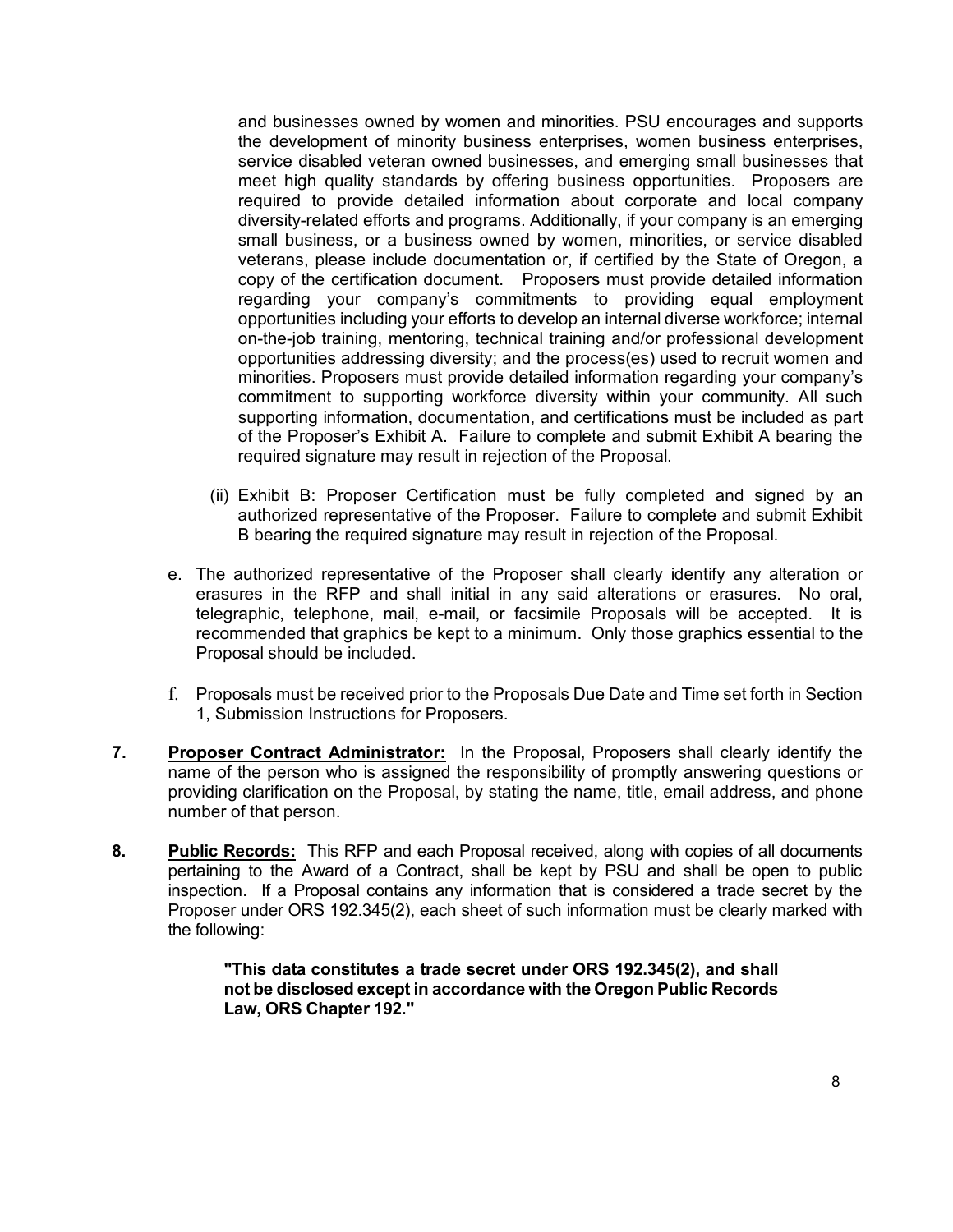The Oregon Public Records Law, ORS 192.345(2), exempts from disclosure only bona fide trade secrets, and the exemption from disclosure applies "unless the public interest requires disclosure in the particular instance." Therefore, non-disclosure of documents or any portion of a document submitted as part of a Proposal may depend upon official or judicial determinations made pursuant to the Public Records Law.

Proposers must mark only specific pages or text in their Proposal considered a "trade secret" under Public Records Law. Proposals in which the entire document is marked or otherwise identified in its entirety as confidential or a "trade secret" may be rejected or, if PSU accepts the Proposal, PSU, in its sole discretion, may disclose the Proposal in its entirety without notice or liability to the Proposer.

- **9. Information Submitted:** Proposers are cautioned that it is the Proposer's sole responsibility to submit information related to the evaluation categories, and that PSU is under no obligation to solicit such information if it is not included within the Proposal. Failure by the Proposer to submit such information may cause an adverse impact on the evaluation of the Proposal, including rejection of the Proposal as non-responsive.
- **10. Evaluation Criteria:** Any contract(s) resulting from this RFP will be awarded based upon the evaluation criteria and methodology given in this RFP and in accordance with applicable Oregon state laws and regulations, PSU Standards, and PSU policies.
- **11. The Evaluation Process:** All Proposals received by the Due Date and Time will be reviewed by an evaluation committee. This committee will determine the extent to which each Proposal conforms to the specifications and will be evaluated according to criteria identified in this RFP. The following process will be used:
	- a. Proposals will be evaluated for completeness and compliance with the RFP requirements. **PSU reserves the right to reject those Proposals that are not in the proper form, are incomplete, or that were not received by the Due date and Time**. PSU reserves the right to waive what are, in PSU's judgment, minor informalities or discrepancies. Proposals considered complete will be evaluated to determine if they comply with the administrative, contractual, and technical requirements of the RFP. If the Proposal is unclear, PSU may ask Proposers to provide written clarification if it is in the best interest of PSU to do so. PSU reserves the right to reject those Proposals that do not meet all requirements.
	- b. The selection of "Finalist" Proposer(s) will be determined by the evaluation committee independently scoring the Technical Proposals, sample work product, and the Diversity Matrix to determine the overall Proposal score.
	- c. Finalist Proposers may be invited, at PSU's sole discretion, to make an oral presentation, to provide an in-person demonstration, and/or to participate in an interview in support of the Proposal. Any such presentations, demonstrations, and/or interviews will be made to the evaluation committee. If held, the presentations, demonstrations, and/or interviews will be scheduled.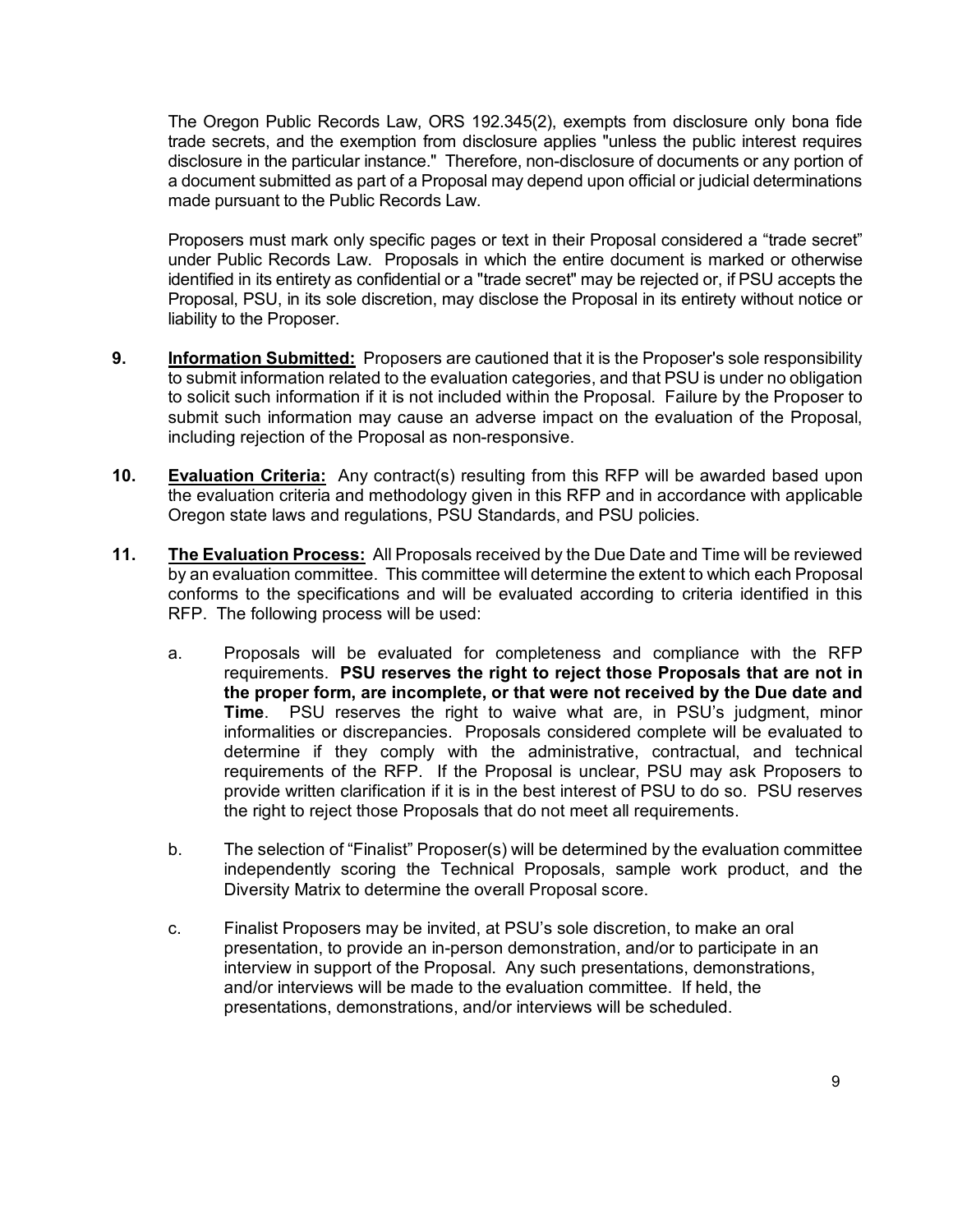- d. The evaluation committee will then combine the remaining scores for Finalist Proposers pursuant to RFP Section 4, Evaluation Criteria, and the findings of the evaluation committee will be summarized and the summary and award recommendation(s) will be forwarded to the PSU Contracting and Procurement Services office.
- e. If the evaluation committee forwards an award recommendation to the PSU Office of Contracting and Procurement Services, that office will review the recommendation and approve or reject the evaluation committee's selection. PSU, in its sole discretion, may decide to seek best and final Proposals or enter into negotiations with one or more Proposers as set forth in this RFP and PSU Standards.
- **12. Investigation of References:** PSU reserves the right to investigate and verify the references provided by Proposers, and to evaluate the past performance of any Proposer with respect to its performance of similar projects, compliance with specifications and contractual and fiduciary obligations, completion or delivery of a project on schedule, and its lawful payment of suppliers, sub-contractors, and workers. PSU reserves the right to reject any or all Proposals at any time prior to PSU's execution of a contract if PSU's investigation and verification of Proposer's references or its past performance of a contract should prove to be unsatisfactory to PSU.
- **13. Consideration of Past Performance:** PSU reserves the right to consider past performance, historical information and other facts, whether gained from the Proposer's Proposal, question and answer conference, references, demonstrations, or any other source in the evaluation process.
- **14. Reservation of Rights:** PSU has and reserves the right to reject a Proposer and refuse to enter into a contract if PSU, based upon reasonable grounds, determines that the best interests of PSU would not be served. This right may be exercised by PSU for any reason set forth in PSU Standards. If PSU rejects a Proposer, PSU will give the Proposer notice, specifying the grounds for rejection, and allow the Proposer three (3) calendar days to respond in writing to PSU's notice of rejection. Following such response by Proposer, PSU, at its sole discretion, may still choose to reject the Proposer.
- **15. Post-Selection Review & Finalists:** Unless this RFP is canceled, after PSU opens all timely-received Proposals, PSU will evaluate all such Proposals in accordance with the evaluation process and criteria set forth in this RFP. PSU may rank the Proposals to determine the "finalist" Proposer(s). Finalists will be selected based upon the highest-ranked, responsive Proposals from responsible Proposers after evaluation of the Proposals according to the evaluation and selection criteria in this RFP and applicable statutes administrative rules, and PSU Standards and policies. PSU reserves the right to select the Proposal(s) based on the evaluation criteria and points identified in the RFP.

After receiving the evaluation summary and award recommendation, if any, the PSU Contracting and Procurement Services office will name one or more apparent successful Proposer(s) and announce its intent to award ("Intent to Award") to one or more of these Proposer(s). Identification of the "apparent successful Proposer" is procedural only and creates no right in the named Proposer to an award of a contract. PSU shall post a letter of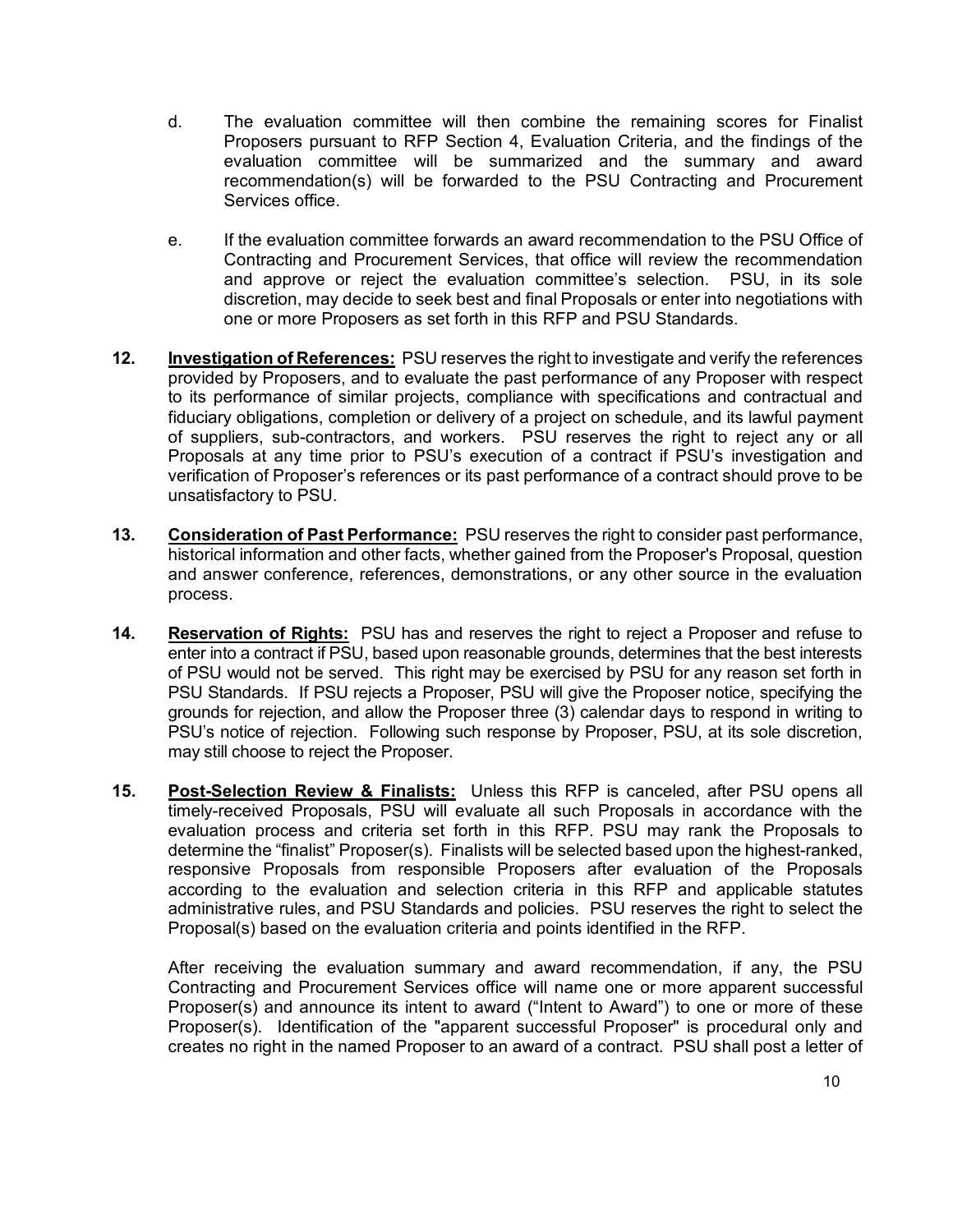Intent to Award on the Bid Locker website identifying the apparent successful Proposer(s). All competing Proposers shall be given three (3) calendar days, after the date the letter of Intent to Award is posted to Bid Locker, to review the RFP file and evaluation report in the PSU Contracting and Procurement Services office. Any questions or concerns about, or protests of, the evaluation process must be in writing and must be delivered to and received by the PSU Contracting and Procurement Services office within three (3) calendar days after the date of the letter of Intent to Award identifying the apparent successful Proposer(s).

Within a reasonable time following the end of this three (3) day protest period, PSU will consider all protests received, if any, and may:

- a. reject all protests and proceed with final evaluation of the apparent successful Proposer(s) and, pending the satisfactory outcome of this final evaluation, enter into a contract with the apparent successful Proposer or Proposers; or
- b. sustain a meritorious protest(s) and reject the apparent successful Proposer(s) as non-responsive, if such Proposer(s) is unable to demonstrate that its Proposal(s) complied with all material requirements of the solicitation; thereafter, PSU may name a new apparent successful Proposer or Proposers; or
- c. reject all Proposals and cancel the procurement.
- **16. Best and Final Offer; Proposal Negotiations:** Pursuant to PSU Standard 580-061-0155, PSU may conduct discussions with the finalist Proposers, accept best and final Proposals from those finalists, or negotiate the scope of work, or other relevant specifications or terms and conditions, if it is in PSU's best interest to do so. PSU reserves the right to select the Proposer(s) that, in the collective opinion of the evaluation committee, offers the best overall benefit, convenience, functionality and service to PSU.
- **17. Negotiation of Final Contract:** Limited negotiation of the proposed contract may be required to effect a successful procurement. Proposers may propose inclusion of certain supplemental terms and conditions, including but not limited to Proposers' software license agreements, maintenance contracts, and technical support agreements, in the final contract. Such negotiation may occur at PSU's discretion.
- **18. Proposer Agreements and Supplemental Terms and Conditions:** Proposers may submit proposed supplemental agreement terms and conditions of any form (contracts or documents) that the Proposer desires to be incorporated as part of the contract. Any such terms and conditions and/or objections to RFP Section 5, PSU Standard Contract Terms & Conditions, must be included at the end of the Technical Proposal and be clearly identified as "proposed supplemental agreement terms and conditions." By accepting delivery of these items, PSU is not bound to accept them or incorporate them as part of an ensuing contract. While PSU will not consider supplemental terms and conditions that materially conflict with the provisions of this RFP, at PSU's sole discretion, PSU may choose to consider and negotiate the inclusion of such terms and conditions contained in such Proposer agreements and contracts or documents reasonably related to this RFP as supplemental to RFP Section 5, PSU Standard Contract Terms & Conditions. If the parties do not agree on the inclusion of the supplemental terms and conditions, PSU may: 1) enter into a contract with the apparent successful Proposer without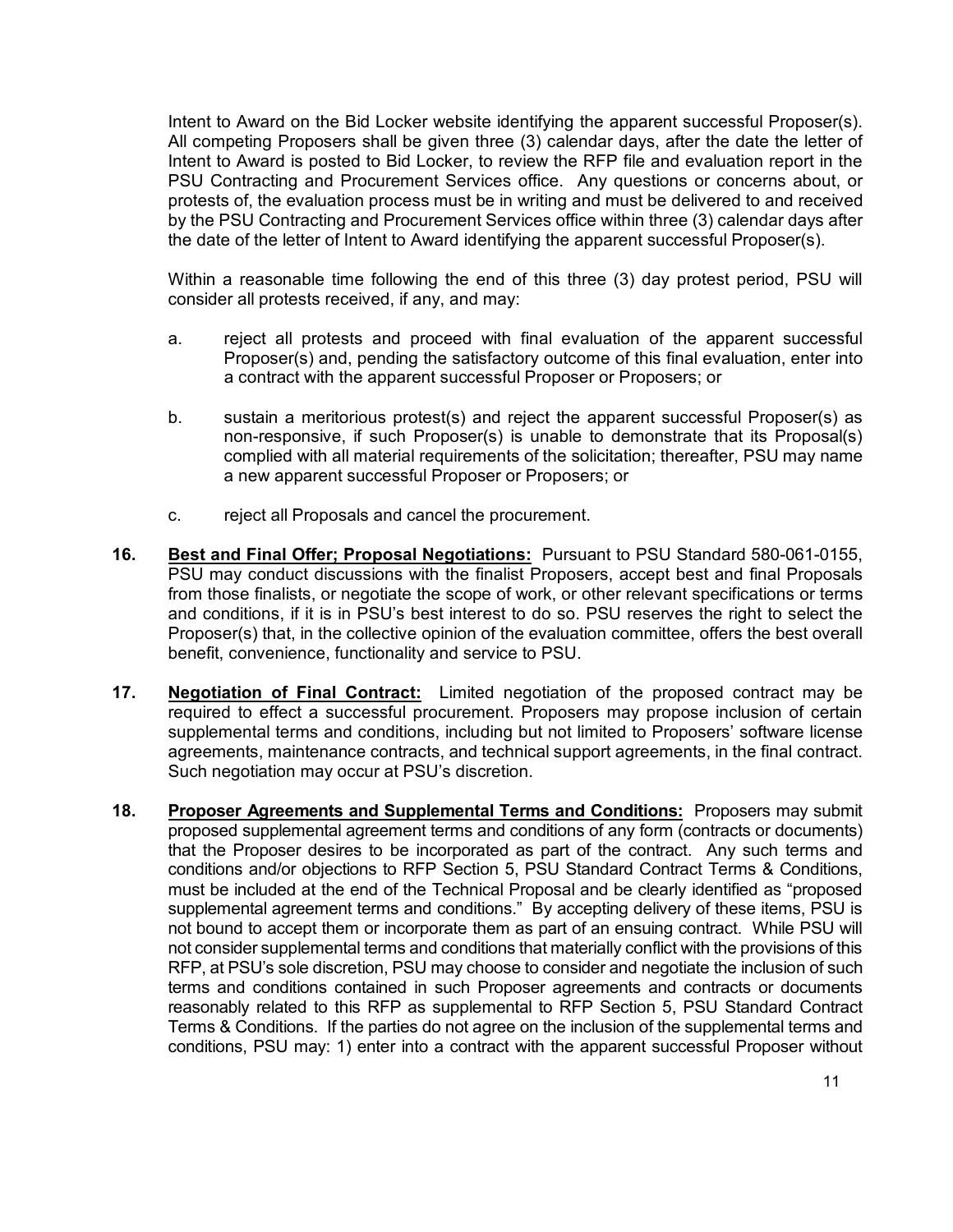incorporating the terms and conditions submitted by the Proposer; or (2) the submission will be considered non-responsive and PSU may enter into a contract with another responsive Proposer. Any Proposer that desires to have terms and conditions negotiated must submit the terms and conditions that are to be considered for negotiation at the time of submission of the Proposal. PSU will not consider any terms and conditions that are not submitted with the Proposal.

**19. Binding Offer:** Submission of a Proposal constitutes a firm, binding and irrevocable offer for a period of one hundred twenty (120) calendar days following the Proposals Due Date and Time.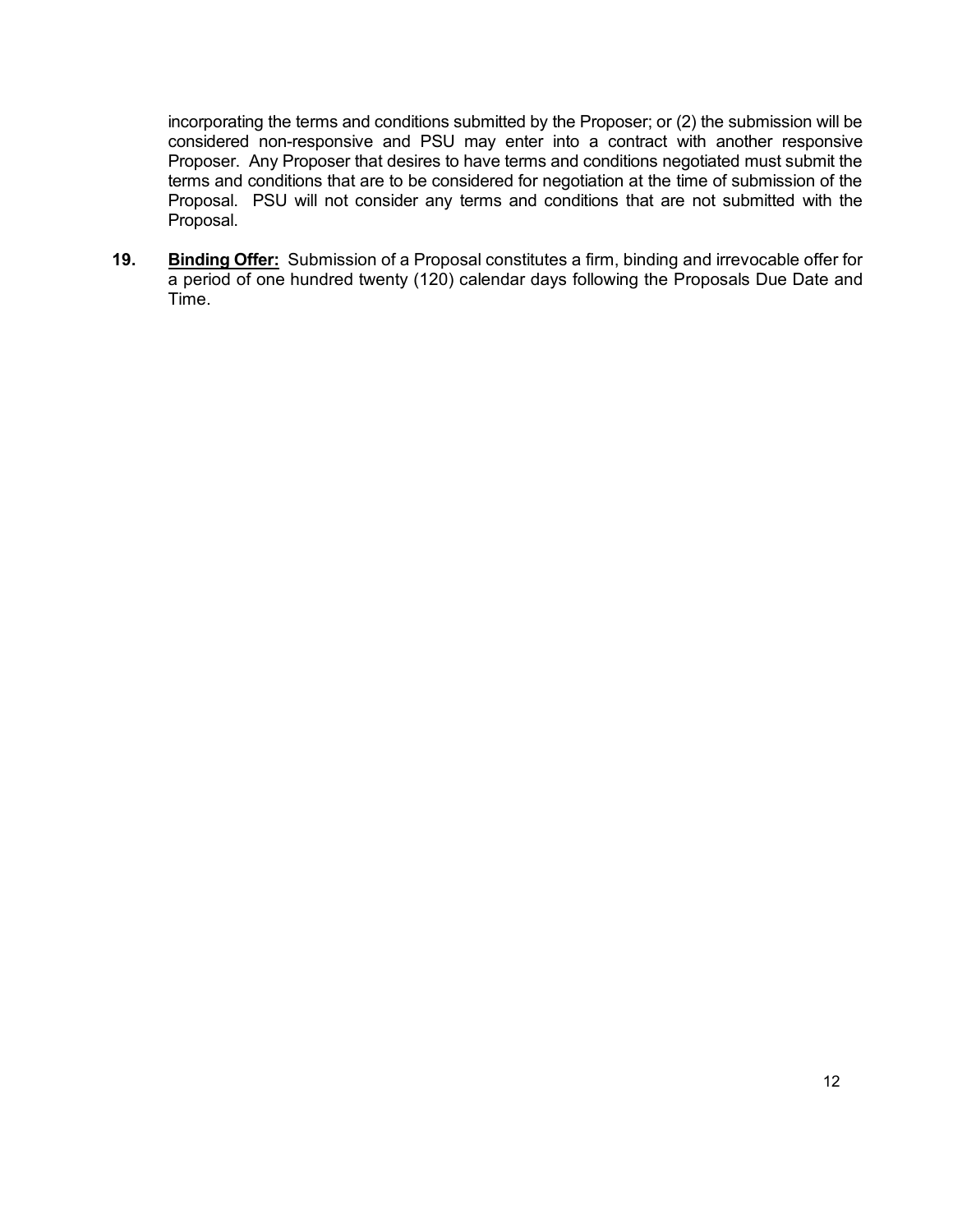# **SECTION 3: SCOPE OF WORK**

## **I. GENERAL DESCRIPTION OF BACKGROUND AND SERVICES**

### **NON-MANDATORY Information webinar via Zoom videoconference**

A non-mandatory video conference pre-proposal meeting will be conducted via Zoom on March 7, at 11:30 am, local time. Interested parties must pre-register on or before March 6, 2022, at 12:00 pm, local time to receive an invitation to this meeting. To pre-register, send an email to mcginnc@pdx.edu listing the name of the attendee(s) along with their email address(es). A meeting invitation will then be sent to the provided email address(es).

### **NPCC Affiliated Provider Pool**

This RFP aims to establish the Portland State University, National Policy Consensus Center (NPCC) Affiliated Provider Pool, which is a pool of pre-contracted collaboration providers who provide public policy mediation/facilitation, collaboration project management, and general group facilitation on behalf of NPCC. Pre-contracting with providers who qualify through this RFP greatly expedites hiring when NPCC and other state, county, and city agencies recruit for a collaborative project lead or co-lead. (Note: This RFP replaces a portion of the RFP for Alternative Dispute Resolution Providers periodically issued by the Oregon Department of Administration (DAS) on behalf of the Oregon Department of Justice (DOJ). The pool of public policy mediators and general facilitators previously posted on the DOJ website will now appear on the NPCC website. DOJ will no longer host a website list of these providers.)

The NPCC Affiliated Provider Pool is composed of two provider categories that reflect a spectrum of experience and duties.

- Category 1. Public Policy Facilitator/Mediator The *Public Policy Facilitator/Mediator* is expert at helping governmental entities and diverse stakeholders reach agreement on highly complex, controversial public policies or the implementation of public projects, often within a complex legal, political, or regulatory context. These providers are expert at assessing, designing, convening and facilitating collaborative processes.
- Category 2. General Facilitator The *General Facilitator* is experienced at helping groups work effectively to achieve a desired objective. These providers have sufficiently broad experience and skills to design and facilitate a group process to achieve a variety of goals.

Providers will designate which category or categories they would like to be considered for under this RFP. If they so choose, providers whose proposals qualify them for category 1, Public Policy Facilitator/Mediator, also qualify for category 2, General Facilitator, without submitting additional materials.

## **Contract Term**

The term for the contracts awarded pursuant to this solicitation will be for a three (3) year period effective from the date of contract execution with the option to renew for three (3) additional one (1) year terms.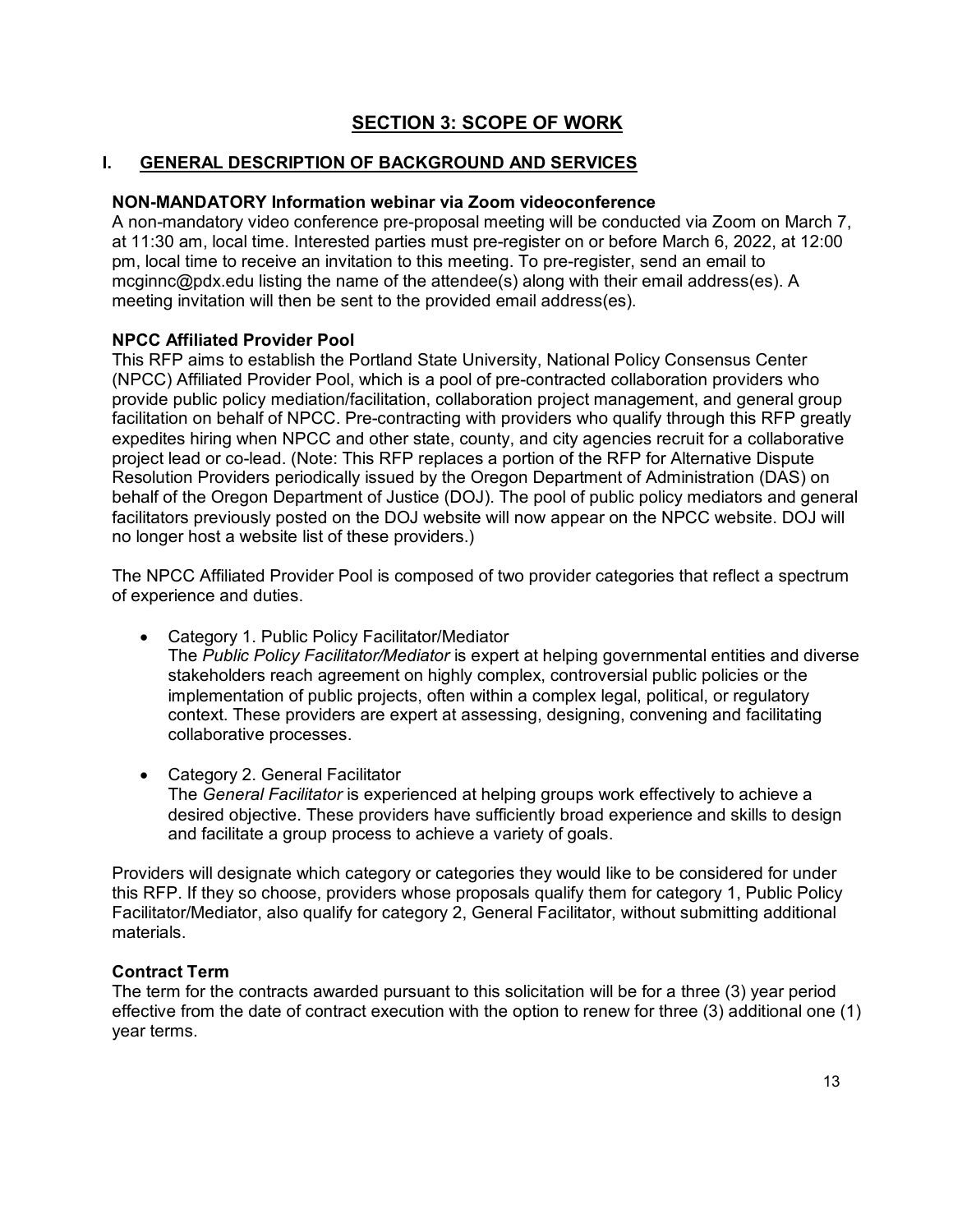### **Firms and Sole Proprietorships as Proposers**

Firms with multiple providers may choose to have only their principal member/s listed on the qualifying list on the NPCC website. In this case, they would submit separate proposals for each of those principal member/s. Other members of the firm may work on a project under the supervision of the qualifying principal if NPCC or any other hiring agency deems that appropriate. However, firms may submit separate proposals for as many firm members as they would like to qualify and have listed on the NPCC qualifying provider webpage. Sole proprietors should submit a proposal for the sole proprietor.

## **NPCC Programs and Project Types**

NPCC houses several programs that use contracted collaboration providers: Category 1—Public Policy Facilitator/Mediator and Category 2—General Facilitator. One program, Oregon Consensus, conducts complex consensus-seeking projects among multi-sector stakeholders who have a dispute regarding a public policy issue or solution and need to resolve conflict and reach agreement. Another program, Oregon Solutions, works with multi-sector stakeholders who already agree on what the problem or issue is, and who have some alignment around possible solutions for a community problem or project. Oregon Solutions project groups need to agree on approaches, attract resources, and engage policymaker support for what the community is trying to accomplish—NPCC refers to this second type of work as "collective action." When NPCC hires out of the Affiliated Provider Pool, NPCC typically uses Public Policy Facilitator/Mediators for both of these types of projects. Other NPCC projects may involve helping a single government agency with visioning or strategic planning or another facilitated event or series of events. NPCC typically uses General Facilitators for these projects.

Project examples by category of provider:

| <b>Category 1: Public Policy</b><br><b>Facilitator/Mediator</b>                                                                                                                                                                         | <b>Category 2: General Facilitator</b>                                                                                                                                        |
|-----------------------------------------------------------------------------------------------------------------------------------------------------------------------------------------------------------------------------------------|-------------------------------------------------------------------------------------------------------------------------------------------------------------------------------|
| Project example 1: Assessing, designing,<br>convening, and mediating/facilitating a project<br>with the goal of helping fifteen government<br>agencies, environmental groups, and natural<br>resource users reach consensus on a highly | Project example 1: Facilitating an agency<br>advisory committee with the goal of reaching<br>consensus on new rule language involving the<br>licensing of massage therapists. |
| controversial public land management plan.                                                                                                                                                                                              | Project example 2: Facilitating a state agency's<br>or a board or commission's strategic planning                                                                             |
| Project example 2: Assessing, designing, and<br>facilitating a project with the goal of helping a                                                                                                                                       | retreat or meetings.                                                                                                                                                          |
| community take collective action to purchase a<br>community forest and design educational,<br>recreational, and fire management programs.                                                                                               | Project example 3: Facilitating three meetings<br>for an interagency taskforce to help the<br>members resolve a conflict over a joint                                         |
| Through this project, the provider helps the<br>community reach agreement on ways to secure                                                                                                                                             | information technology project.                                                                                                                                               |
| funding and build political will to implement<br>their project.                                                                                                                                                                         |                                                                                                                                                                               |

## **Work Opportunities**

In a given year, NPCC hires providers from the Affiliated Provider Pool for approximately ten (10) projects. Projects last from weeks to months with budgets ranging up to \$500,000. Other state,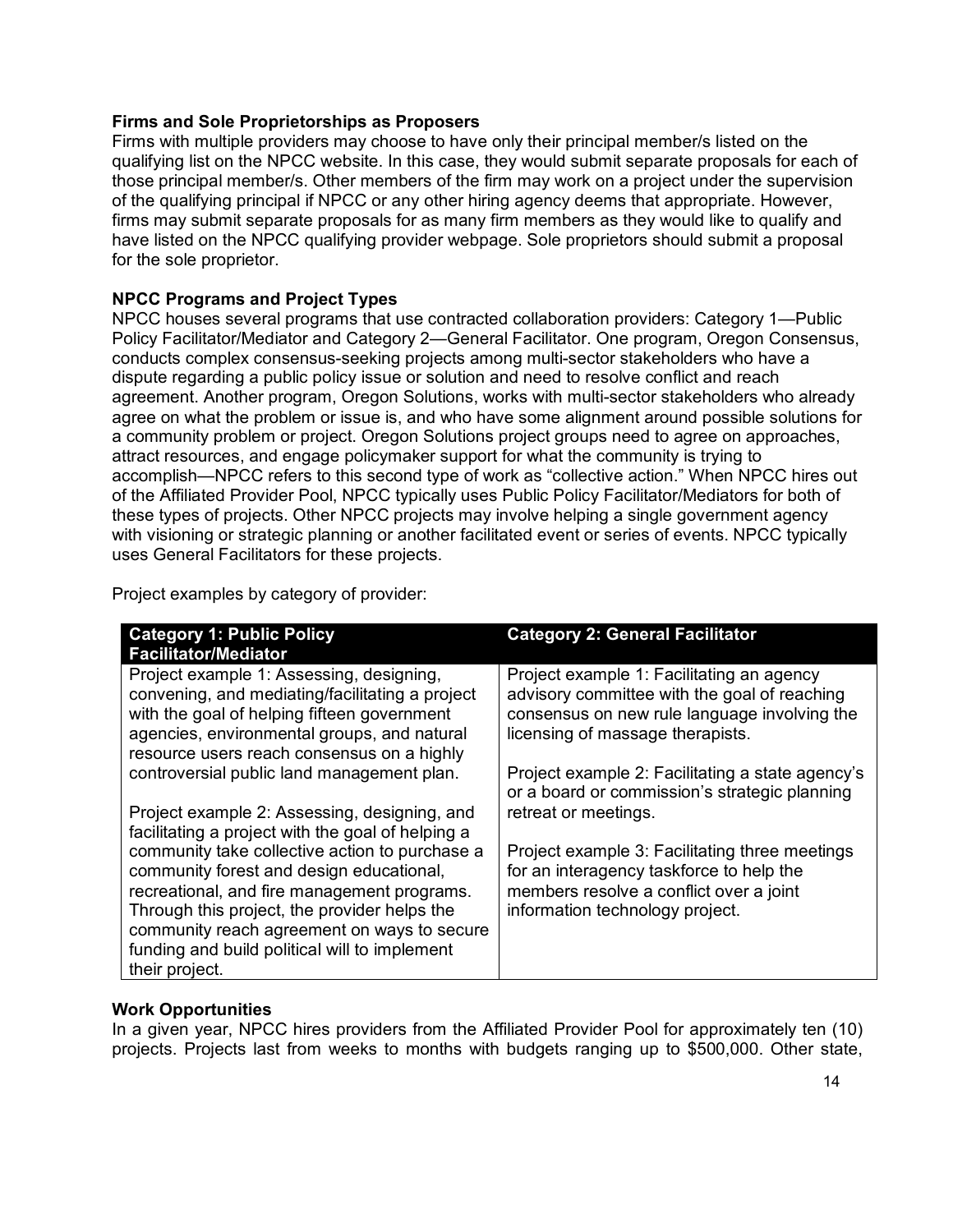county, and city agencies also draw directly from this list of pre-contracted providers for some of their projects. Qualification for the NPCC Affiliated Provider Pool is not a guarantee of work. PSU does not guarantee work for successful Proposers that are awarded a contract pursuant to this RFP and NPCC reserves the right to contract with providers who are not part of the NPCC Affiliated Provider Pool and to use NPCC staff providers for projects.

## **Hourly Pay Rate Ranges**

The hourly rates we pay for each category of provider are based on PSU's appraisal of the type and complexity of work the provider will be doing on a project. This is the hourly rate that the provider can charge NPCC for services. In general, the rates for the categories of providers are as follows:

Category 1. Public Policy Facilitator/Mediator \$175-\$227 per hour Category 2. General Facilitator \$78-\$175 per hour

*NOTE: This RFP does not ask the proposer to submit a rate quote. Instead NPCC has established the rate ranges set forth above so that proposers can determine whether they wish to submit a response to this RFP based on these rates.*

## **Benefits of Participating in the NPCC Affiliated Provider Pool**

Benefits of qualifying for the NPCC Affiliated Provider Pool include the following:

- Notification of NPCC provider recruitments
- Notification of other non-NPCC provider recruitments, potentially including recruitments from University Network for Collaborative Governance members such as Washington State's William D. Ruckelshaus Center (a joint effort of Washington State University and the University of Washington)
- Inclusion of your business on a qualifying provider list on the NPCC website. This list may also be used by other agencies to hire providers directly rather than through NPCC.
- Invitations to NPCC Affiliated Provider Pool networking meetings and trainings hosted by NPCC

[To learn more about NPCC and our programs and projects, see our website at](https://www.pdx.edu/policy-consensus-center/)  [www.pdx.edu/policy-consensus-center/](https://www.pdx.edu/policy-consensus-center/)

## **II. SCOPE OF WORK:**

## **A. Duties and Responsibilities of NPCC Affiliated Provider Pool Members (Proposers)**

## **The following are the duties and responsibilities of** *BOTH CATEGORIES* **of NPCC providers:**

- 1. Represent NPCC program/s in all NPCC project work and explain to project participants the benefits of collaborative processes for addressing community-based challenges.
- 2. Help groups articulate and commit to common goals, processes, or outcomes.
- 3. Conduct background research to inform project and process design.
- 4. Manage logistics of assigned projects, including complex projects. This work includes managing project details and communications with outside groups, developing meeting materials, maintaining project records, tracking and reporting on project progress, scheduling, note-taking, arranging logistics, and assisting with project evaluations. Some of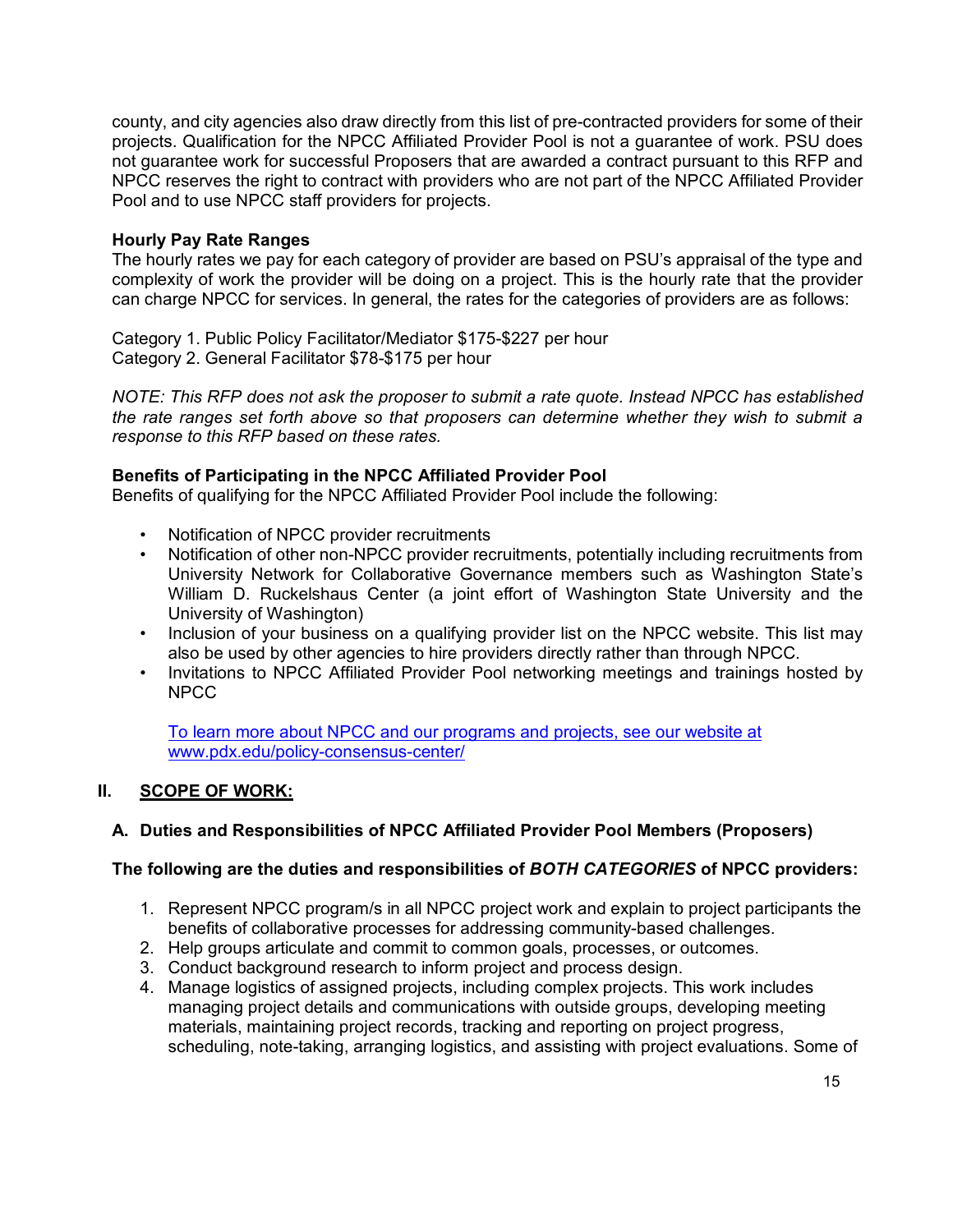the logistical work may be performed by the provider's administrative assistant or NPCC interns, whose work the provider would assign and oversee.

- 5. Manage projects in partnership with project sponsors, NPCC project supervisor, and sometimes project co-conveners.
- 6. Skillfully work across cultures, languages, and accommodation needs.
- 7. Skillfully assess and balance power and keep equity central to the process design and execution.

## **The following are additional duties and responsibilities** *BY PROVIDER CATEGORY***:**

## **Category 1. Public Policy Facilitator/Mediator**

- 1. As lead provider, expertly assess, design, facilitate/mediate, and manage highly complex, high profile, contentious situations in which multiple diverse stakeholders from across sectors seek agreement on projects that may involve controversial public policy, public project implementation, or community issues. The collaborative processes operate within complex legal, political, substantive, technical, or regulatory contexts with high to moderate conflict and low to moderate levels of trust between parties. They often involve senior decision makers. Projects require conflict resolution, mediation, and agreement-seeking among participants.
- 2. As lead provider, provide services for all phases of a collaborative process at an expert level, including the following:
	- a. Technical assistance: providing confidential consultation, including preliminary problem and process exploration, to help stakeholders collaborate.
	- b. Assessment: assessing the feasibility of using a collaborative approach to address a public policy dispute or collective action need. Assessment typically includes stakeholder interviews and an assessment report, including recommendations.
	- c. Mediation/facilitation: If a collaborative process is indicated by an assessment, designing a collaborative process and participation protocols, and conducting agreement-seeking group facilitation and mediation and similar services.
- 3. Work on agreement-seeking collaborative projects of the highest level of complexity, requiring the highest level of competency, which are defined by a number of factors including (but not limited to):
	- a. Dynamics of the situation: These public policy-related projects may have high levels of conflict and low levels of trust.
	- b. Cross-sector: Projects will include situations involving participants from multiple sectors.
	- c. Scope/duration: Projects tend to be long term (at least 40 hours) with multiple committees.
	- d. Political sensitivity and visibility: Either because of the issues or the participants involved, there is a high level of political sensitivity and visibility.
	- e. Leadership role: The provider has primary responsibility for assessment, project design, implementation, and conflict resolution.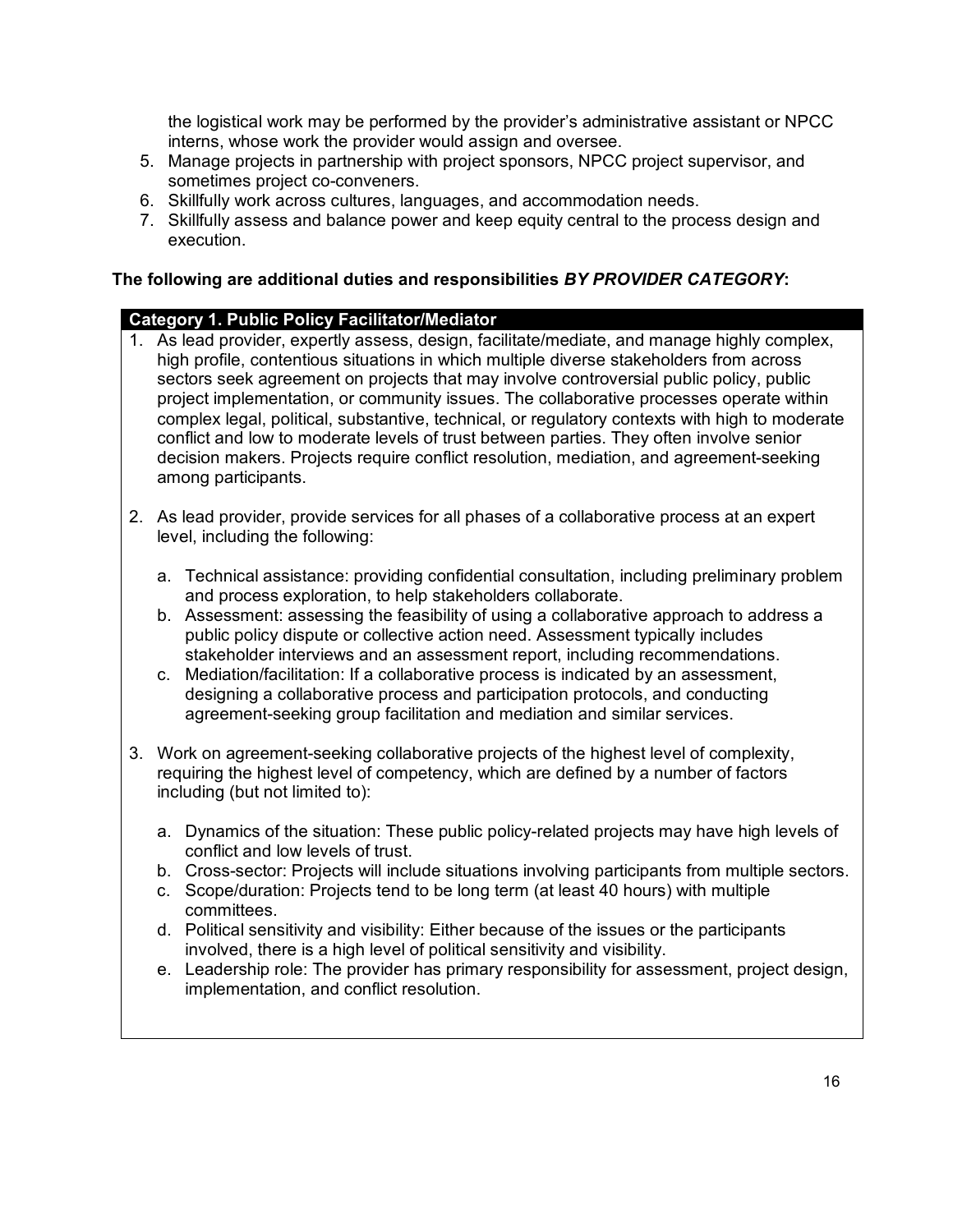## **Category 2. General Facilitator**

- 1. As lead or co-lead provider, manage and/or facilitate collaborative projects and/or organizational development projects, such as strategic planning. Projects will include multiple participants, sometimes from across sectors and sometimes from a single organization, and may include high-level decision makers. Projects rely on a range of deliberative and consensus-seeking approaches between participants to assist participants in achieving identified goals.
- 2. As lead or co-lead provider, provide services for all phases of a collaborative process at a moderately advanced level, including the following:
	- a. Technical assistance: confidential consultation, including preliminary problem and process exploration, to help stakeholders collaborate.
	- b. Assessment: assessing the feasibility of using a collaborative approach to address a community project or agency project. Assessment may include stakeholder interviews and an assessment report, including recommendations.
	- c. Group facilitation: Services may include process design, participation protocols, group facilitation, and similar services. Services may include strategic planning, workshop organization and group facilitation, peer learning events, or facilitating organizational development projects.
- 3. As lead or co-lead provider, work on collaborative projects or agency projects of a moderate level of complexity, requiring a moderate level of experience, which are defined by a number of factors including (but not limited to):
	- a. Dynamics of the situation: Projects have low to moderate levels of conflict and moderate levels of trust.
	- b. Cross-sector: Projects may include participants from multiple sectors.
	- c. Scope/duration: Projects may be short to long term projects.
	- d. Political sensitivity and visibility: Either because of the issues or participants involved, there is a moderate level of political sensitivity and visibility.
	- e. Leadership role: The provider has lead or co-lead responsibility for assessment, project design, implementation, and group facilitation.

## **B. Process Using Task Orders**

The Proposer(s) awarded a contract pursuant to this RFP will work on a task order basis, as needed and as requested by PSU. Attachment A: Task Order will be incorporated as an attachment to contract(s) awarded pursuant to this RFP. The following is the process from beginning of the task order generation to the end when final deliverables are received by the date identified on the task order, and the Department makes final payment.

**1. Projects**. When NPCC or a PSU Department has a need to contract for specific project mediation and facilitation services, notification of a project opportunity will be sent to firms on the pre-qualified NPCC Affiliated Provider Pool list. The notification will describe the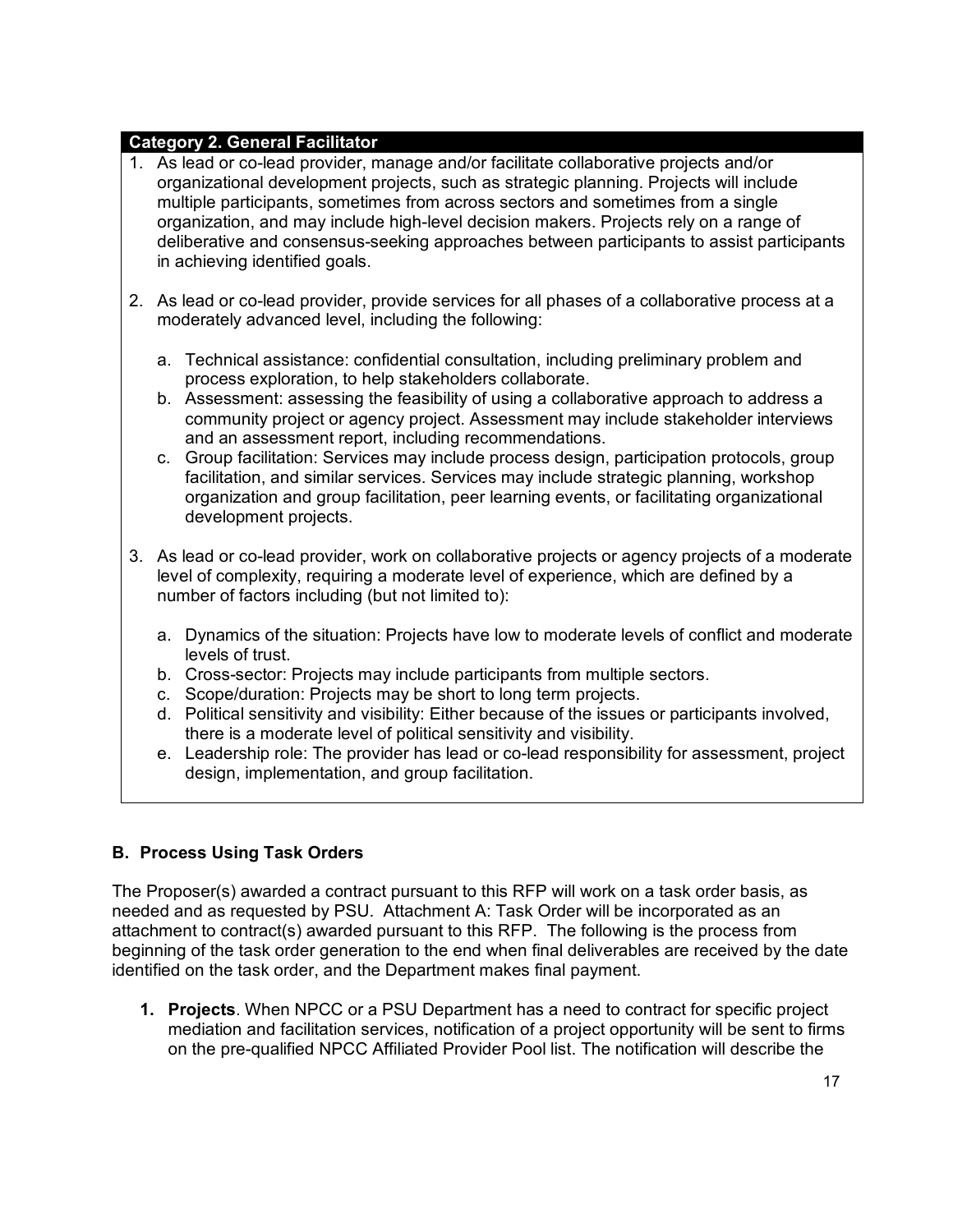specific project and will outline the qualifications and specialized experience required for the project. Interested providers will be asked to respond with a letter of interest, a proposed rate sheet, and additional project-specific information. Once the selection is made, a Task Order will be executed. PSU reserves the right to use a selection process that best meets the needs of the stakeholder group and PSU.

- **2. Task Order**. Upon acceptance of the letter of interest and rate sheet, projects initiated for NPCC and PSU shall be authorized by Task Orders under the terms of the contract. The Task Orders shall contain the scope of work and proposed budgets for requested projects, and incorporate by reference the provisions of the contract. Deliverables and schedule shall be agreed upon in writing prior to work on specific Task Orders for specific projects.
- **3. Purchase Orders**. Upon execution of the Task Order, the responsible PSU Department will create a Purchase Order (PO) for billing purposes referring to the contract number and Task Order number.
- **4. Invoicing**. Upon completion of each task or deliverable, the Contractor shall submit an invoice, no more than on a monthly basis, to the NPCC Project Manager and Budget Administrator for approval and payment. The invoice shall contain the PO number, contract number, Task Order number, and invoiced amounts at the hourly rate, the number of hours expended by the closest .25 hour, work completed, and total. Specific details indicating hours worked and tasks accomplished by date shall be incorporated into the invoice or attached as a separate document.
- **5. Deliverables**. Deliverables shall be considered those tangible resulting work products that are to be delivered to NPCC, including, but not limited to, reports, draft documents, data, interim findings, training, attendance rosters, meeting presentations, final reports, digital and hand drawn artwork, photos, maps, logos, and other links and notes. Any documents provided to PSU under a contract resulting from this RFP will be provided in a format requested by PSU.
- **6. Place of Performance**. Contract performance may take place at a variety of sites throughout the State of Oregon. Occasionally, a project may involve other states.
- **7. Completed Task**. All deliverables and resulting work products from this contract will become the property of the University except for materials that are preapproved by PSU as proprietary to the proposer. Upon completion of a project, PSU departments may request that the entire body of work product for a project(s), along with any other notes or any other materials provided and/or collected, be submitted electronically.
- **8. Final Invoice**. At the completion of each Task Order, the Contractor will submit the final invoice delivered to the Department.

## **C. Required Minimum Qualifications and Preferred Qualifications**

The following are *Required Minimum Qualifications* for *BOTH CATEGORIES OF PROVIDERS*: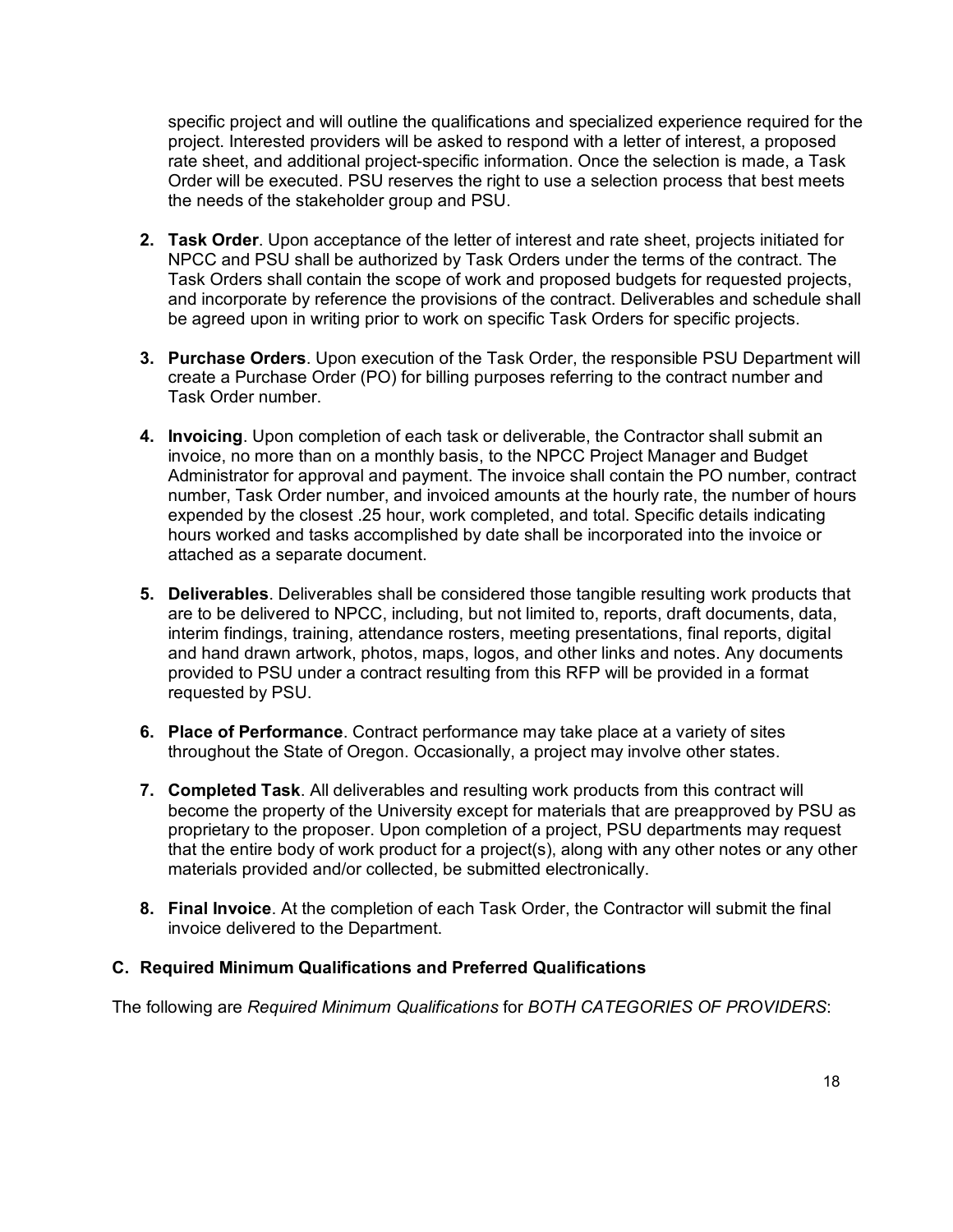- 1. Excellent group facilitation skills, including development and implementation of an agenda designed to achieve identified meeting goals and objectives.
- 2. Ability to manage projects within scope, budget, and timelines.
- 3. Excellent interpersonal, oral, and written communication skills.
- 4. Excellent project management and organizational skills.
- 5. Understanding of public decision-making processes.
- 6. Understanding of collaborative consensus-based work approaches.
- 7. Ability to listen and identify important concepts or ideas in dialogue and to record or summarize them accurately.
- 8. Ability to see all sides of complex issues and understand complexities of multi-party collaboration, while helping stakeholders find common ground.
- 9. Ability to relate well with the media, high level public officials, and advocates with strongly held views.
- 10. Knowledge of Oregon's public records and public meetings laws.
- 11. Possession of a driver's license or other reliable transportation.

Note: All PSU Contractors must adhere to all PSU policies on [Prohibited Discrimination &](https://www.pdx.edu/dean-student-life/sites/g/files/znldhr1701/files/2020-08/Policy-Prohibited-Discrimination-Harassment.pdf)  [Harassment](https://www.pdx.edu/dean-student-life/sites/g/files/znldhr1701/files/2020-08/Policy-Prohibited-Discrimination-Harassment.pdf) and the [Professional Standards of Conduct.](https://www.pdx.edu/human-resources/professional-standards-conduct-policy)

The following are additional Required Minimum Qualifications *BY PROVIDER CATEGORY*:

## **Category 1. Public Policy Facilitator/Mediator**

- 1. A minimum of seven (7) years of experience leading at an expert level in group facilitation and management of collaborative public policy projects. A bachelor's degree in conflict resolution or another relevant field can be substituted for one (1) year of experience. A JD degree or a master's degree in conflict resolution or another relevant field can be substituted for another one (1) year of experience.
- 2. Experience must include leading a minimum of seven (7) collaborative public policy projects of the highest level of complexity. These projects will be defined by these characteristics: high profile, potentially contentious situations in which multiple diverse stakeholders from across sectors seek agreement on disputes regarding controversial public policy issues, or collaborative collective action projects of the highest level of complexity defined by these characteristics: high profile situations in which multiple diverse stakeholders need to reach agreement on approaches to addressing a public project or opportunity while also garnering elected officials' and the public's support for these approaches and securing commitments for financial and other resources. Both of these types of collaborative processes operate within complex legal, political, substantive, technical or regulatory contexts with high to moderate conflict and low to moderate levels of trust between parties. They often involve senior decision makers. Projects require agreement-seeking and may include conflict resolution or mediation among participants.

Each project must have involved the following:

- o Multiple cross-sector parties, one of which was a government entity;
- o Multiple subcommittees; and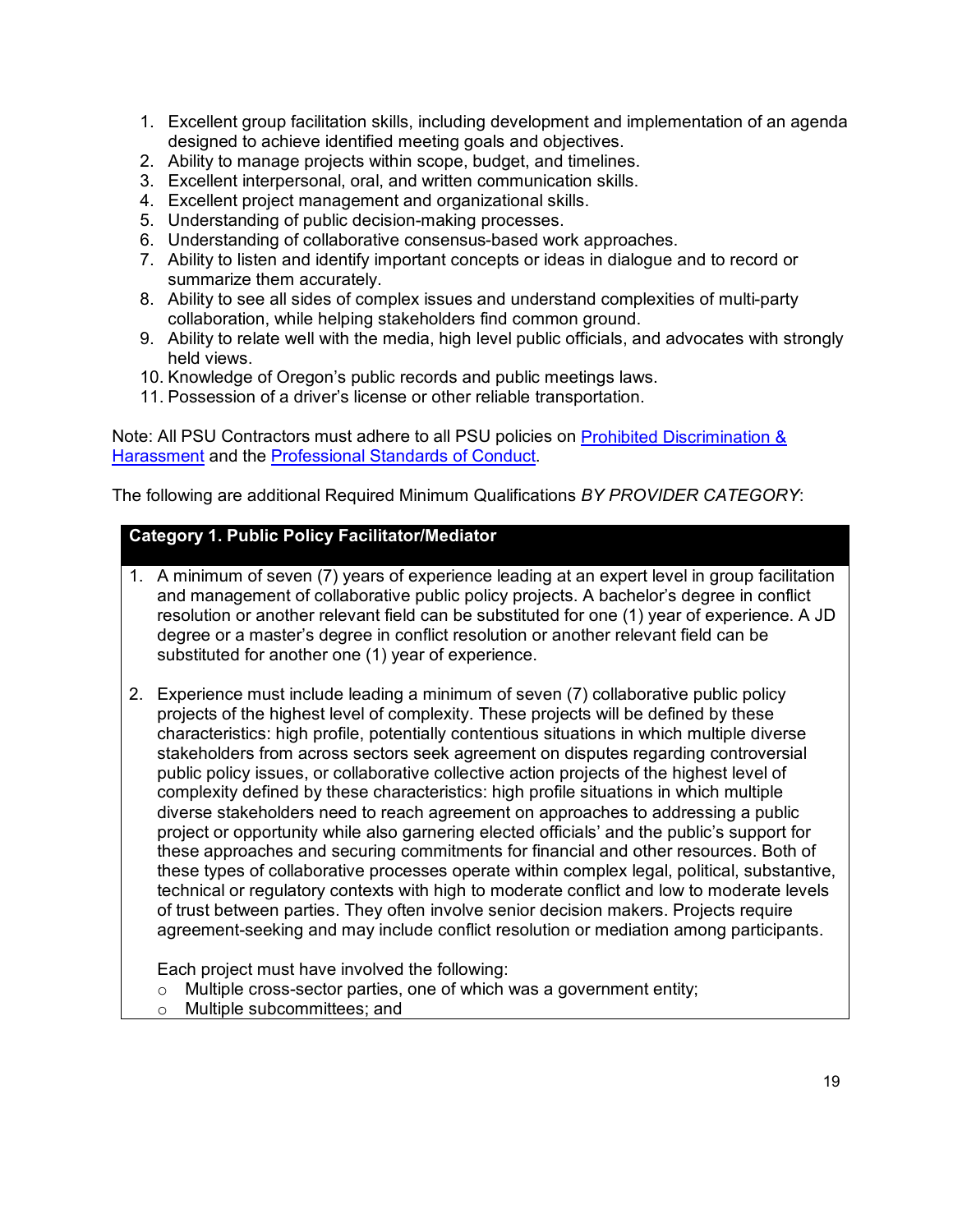## **Category 1. Public Policy Facilitator/Mediator**

o A consensus or agreement-seeking component to address or resolve a contentious public policy issue or to reach agreement on taking collective action to address a public project or opportunity.

## **Category 2. General Facilitator**

- 1. A minimum of five (5) years of experience in group facilitation and management of collaborative projects or agency projects in a lead or co-lead provider role. A bachelor's degree can be substituted for one (1) year of experience. A JD degree or a master's degree in a relevant field can be substituted for another one (1) year of experience.
- 2. Experience must include a minimum of five (5) facilitated projects related to public issues.

Each project must have involved at least:

- $\circ$  four participants, one of which was a government entity; and
- o twenty (20) hours of group facilitation and project management time.

## **D. Preferred Qualifications and Experience**

The following are Preferred Qualifications and Experience for BOTH CATEGORIES OF PROVIDERS:

- 1. Demonstrable experience leading or co-leading collaborative processes with multiple participants who are Black people, Indigenous people, and other people of color on issues that impact these communities.
- 2. Demonstrable experience leading or co-leading collaborative processes that include urban residents and processes that involve rural residents.

The following are additional Preferred Qualifications and Experience BY PROVIDER CATEGORY:

## **Category 1. Public Policy Facilitator/Mediator**

- 1. A minimum of ten (10) years of related experience working at an expert level. A bachelor's degree can be substituted for one (1) year of experience. A JD degree or a master's degree in a relevant field can be substituted for another one (1) year of experience.
- 2. Provider of training in collaborative processes and public policy mediation/facilitation and/or published author in these or other relevant fields.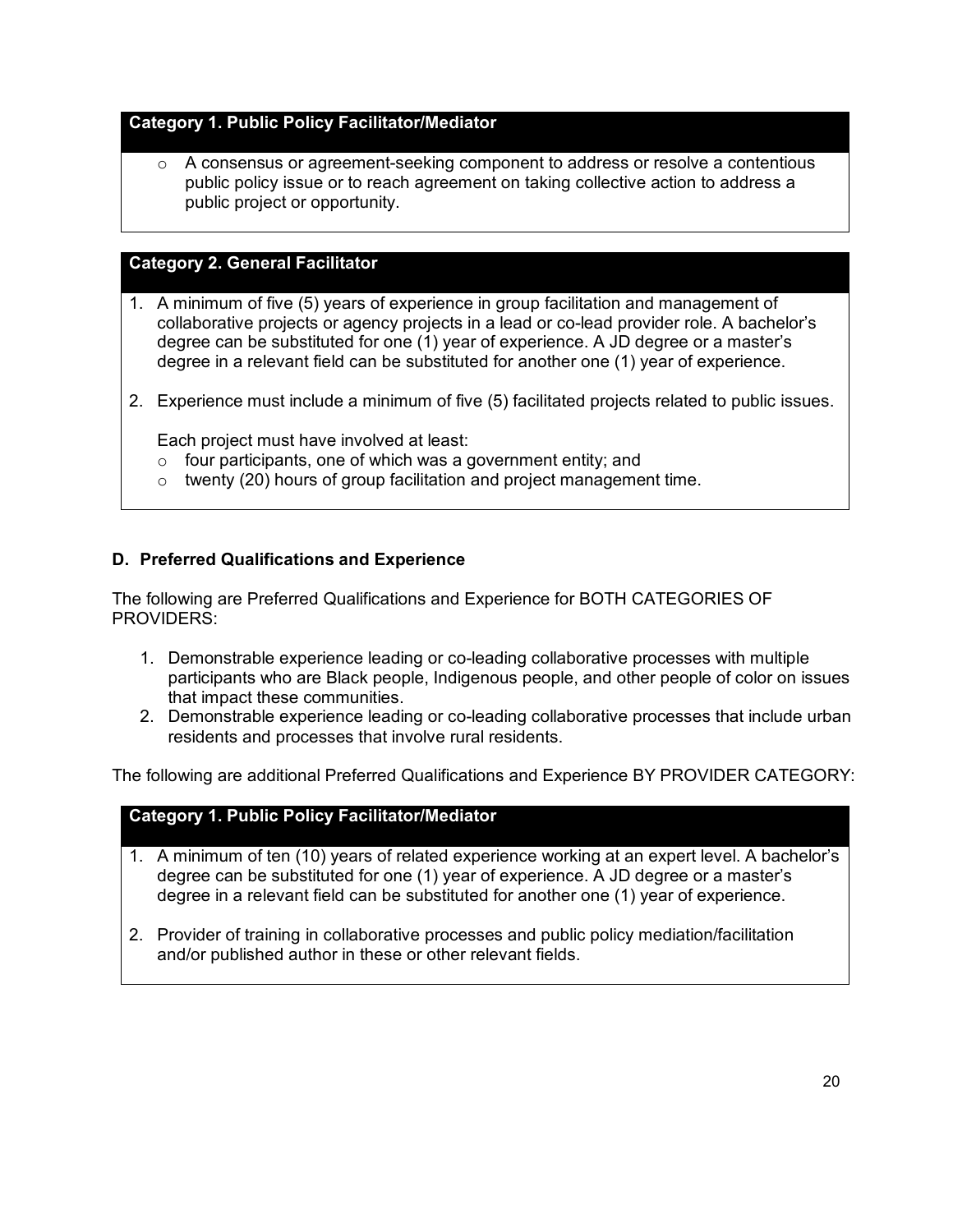### **Category 2. General Facilitator**

1. A minimum of seven (7) years of related experience working as lead or co-lead facilitator. A bachelor's degree can be substituted for one (1) year of experience. A JD degree or a master's degree in a relevant field can be substituted for another one (1) year of experience.

## **III. PROPOSAL SUBMITTAL REQUIREMENTS:**

All Proposals submitted must include the following information:

## **A. Technical Proposal.**

**Instructions for Exhibit C: Technical Proposal Form.** When you complete the Technical Proposal Form, *do not* fill out the document on your internet browser. If it is printed or saved from an internet browser, all the text will be deleted. Instead, save the form to your computer and open it via Adobe Acrobat Reader or equivalent. Adobe Acrobat Reader can be downloaded free from: **<https://get.adobe.com/reader/>**

**Note: As an alternative to Exhibit C: Technical Proposal Form, PSU will accept a Technical Proposal in another format which includes all of the information requested in this subsection III.A , numbers 1 through 5 below. Alternate formats that will be accepted by PSU are limited to PDF (.pdf), Word (.doc, docx) Excel (.xls, .xlsx), and Image (.jpg, .gif, .png) file formats.**

**If you have questions about completing Exhibit C: Technical Proposal Form, or submitting your Technical Proposal in an alternate format, please contact Cat McGinnis at [mcginnc@pdx.edu](mailto:mcginnc@pdx.edu)**

For each member of your firm who wishes to qualify under this RFP, provide the following information on the Technical Proposal Form provided with this RFP.

- **1. Basic business information.** Your Technical Proposal Form must include items a-e below or it will be rejected without further review:
	- a. Your business name
	- b. Primary contact person
	- c. Phone number
	- d. Email address
	- e. Complete mailing address
- **2. Category of provider.** The NPCC Affiliated Provider Pool is composed of two provider categories that reflect a spectrum of experience and duties. If they so choose, providers whose proposals qualify them for the highest level, category 1, Public Policy Facilitator/Mediator, also qualify for category 2, General Facilitator without submitting additional materials. Focus your submissions on the duties and qualifications for the *highest*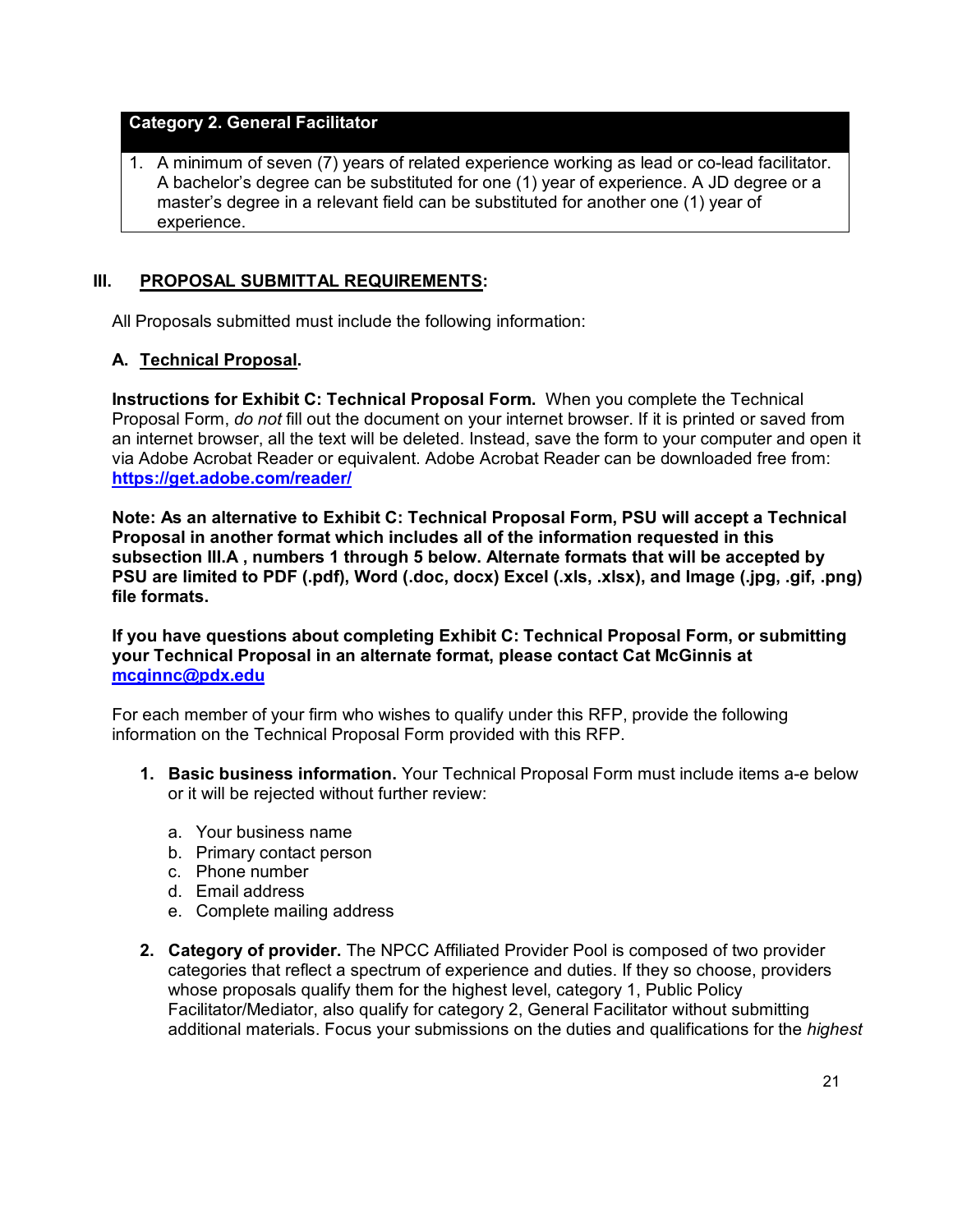*category* you select. *The Technical Proposal Form (or alternate format type) must state all provider categories that you would like to be considered for:*

- Category 1. Public Policy Facilitator/Mediator
- Category 2. General Facilitator
- **3. Equity experience.** NPCC advances diversity, equity and inclusion in all aspects of our work. Address the following:
	- a. How has your training and experience prepared you to represent the NPCC commitment to advancing diversity, equity, and inclusion?—Limit 300 words
	- b. Provide an example of when you have advanced diversity, equity, and inclusion within a collaborative agreement-seeking group.—Limit 300 words
	- c. Briefly describe your experience working with both urban and rural community members.—Limit 300 words
- **4. Project count.** List an estimate of the number of projects you, personally, have conducted in the role of the highest level of provider category you wish to be qualified for under this RFP.
- **5. Experience as a provider.** Write descriptions of three (3) examples of projects that best illustrate your qualifications for the highest provider category you wish to be considered for. For each example, include the following information:
	- a. Name of project
	- b. Geographic location impacted by the project
	- c. Services that you, personally, provided
	- d. Number of hours of your work involved
	- e. Dollar amount of the contract
	- f. Number of participants involved
	- g. Description of the variety of the participants involved (for example, by variety we mean sectors, locations, and/or communities)—Limit 100 words for item g.
	- h. Overview of the project substance or issues, including complexity of the issues and approaches you took to address the issues—Limit 1,000 words for item h.
	- i. Type of agreement reached—Limit 100 words for item i.
	- j. One reference who was either a participant or project sponsor. Reference should include the following:
		- Contact name and title
		- Organization name
		- Phone number
		- Email address
		- Role of the reference person in the example project

### **B. Résumé.**

**Instructions for Résumé.** In the résumé that you submit, provide evidence of the number of years of experience you claim under the Required Minimum Qualifications and/or Preferred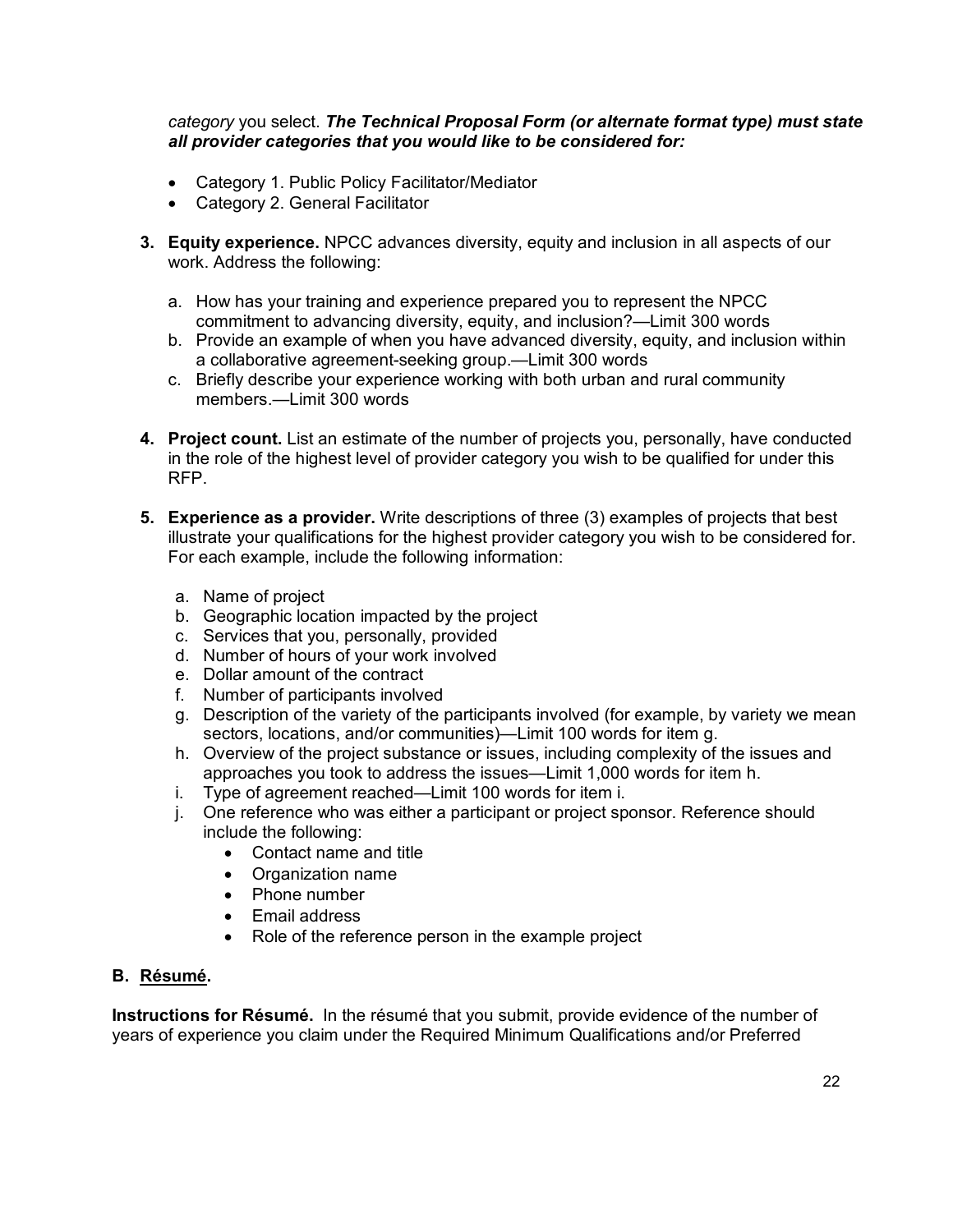Qualifications and Experience described above in subsection II, items C and D. The résumé must include the following:

- 1. Educational background
- 2. Directly related work experience
- 3. Professional development and training
- 4. Any professional designations, licenses, certifications
- 5. Trainings you've presented, if any
- 6. Publications you've authored related to collaborative governance, mediation/facilitation, or other relevant field, if any.
- 7. Be sure to show the years that you, personally, have been in business fulfilling the duties and meeting the qualifications described above.
- 8. Also, include a section listing any special categories of expertise you have. Those may include such topics as land use, education, health and human services, transportation, natural resources/environment, administrative rule advisory committees, equity and inclusion, strategic planning, or others that you deem relevant. (Note: you will not be evaluated based on item 8 listing areas of expertise; it is for NPCC's information only.)

## **C. Sample Work Product**.

**Instructions for Sample Work Product.** Submit one (1) example of the following with your proposal:

- A comprehensive collaborative project assessment you completed for a project; or
- A collaborative project process design you completed for a project; or
- A collaborative project final agreement or final product you completed for a project.

Note: A process design or final agreement or final product may have been developed collaboratively by the project group, but you should have had the lead provider role in facilitating development of the product. You should have had the lead provider role in conducting and writing any assessment provided. Category 2 General Facilitators may have had a co-lead provider role in these work products.

**D. Diversity.** The Diversity Matrix (described in Section 4: Evaluation Criteria).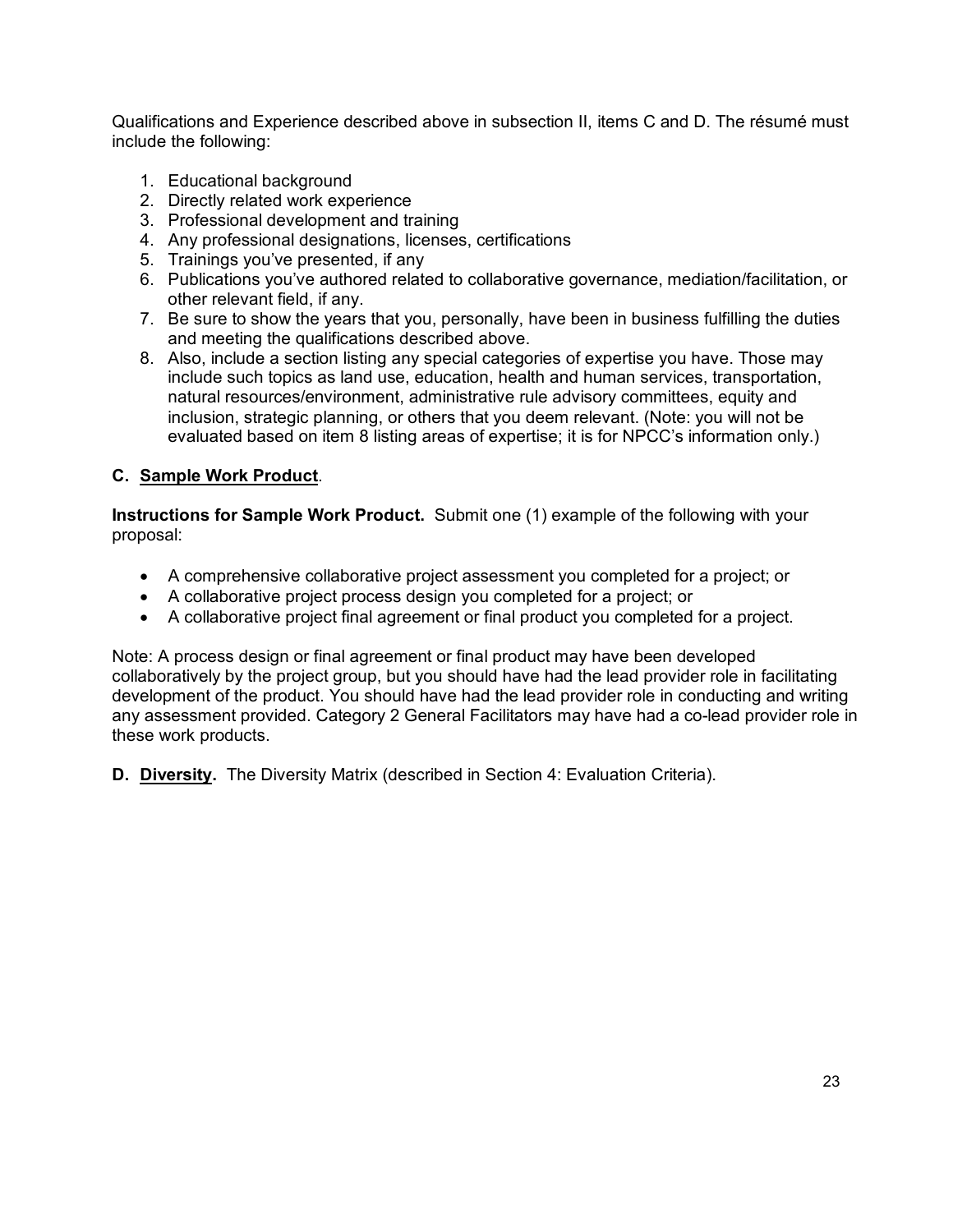## **SECTION 4: EVALUATION CRITERIA**

Failure to provide the information requested in SECTION 3: Scope of Work may result in rejection of the respondent's Proposal as non-responsive. Responsive Proposals submitted in response to this RFP will be evaluated in accordance with the following criteria:

## **Evaluation Criteria:**

- **1. Technical Proposal:** The Technical Proposal Form, or other alternate format described in Section 2, subsection 6.a., complete and fully responsive to the required submissions set forth in Section 3, subsection III.A. **(PASS/FAIL)**
- **2. Required Minimum Qualifications: (PASS/FAIL)**
- **3. References:** PSU, at its sole discretion, will determine which references to contact and the total number of references that will be contacted. PSU may gather additional information or contact additional references relating to your Proposal and may utilize such information in evaluating the Proposal. **(PASS/FAIL)**
- **4. Preferred Qualifications and Experience: (40 POINTS POSSIBLE)**
- **5. Equity Experience:** Points will be awarded based on the Proposer's response to Section 3, subsection III.A.3, Equity Experience. **(15 POINTS POSSIBLE)**
- **6. Sample Work Product: (30 POINTS POSSIBLE)**
- **7. Exhibit A Diversity Matrix: (15 POINTS POSSIBLE)**

| <b>Summary of Evaluation Criteria</b>    |     |                  |
|------------------------------------------|-----|------------------|
| <b>Technical Proposal Form:</b>          |     | <b>PASS/FAIL</b> |
| Required Minimum Qualifications:         |     | <b>PASS/FAIL</b> |
| References:                              |     | <b>PASS/FAIL</b> |
| Preferred Qualifications and Experience: | 40  | Points           |
| <b>Equity Experience:</b>                | 15  | Points           |
| Sample Work Product:                     | 30  | Points           |
| <b>Exhibit A - Diversity Matrix:</b>     | 15  | Points           |
| <b>TOTAL POINTS POSSIBLE</b>             | 100 | <b>Points</b>    |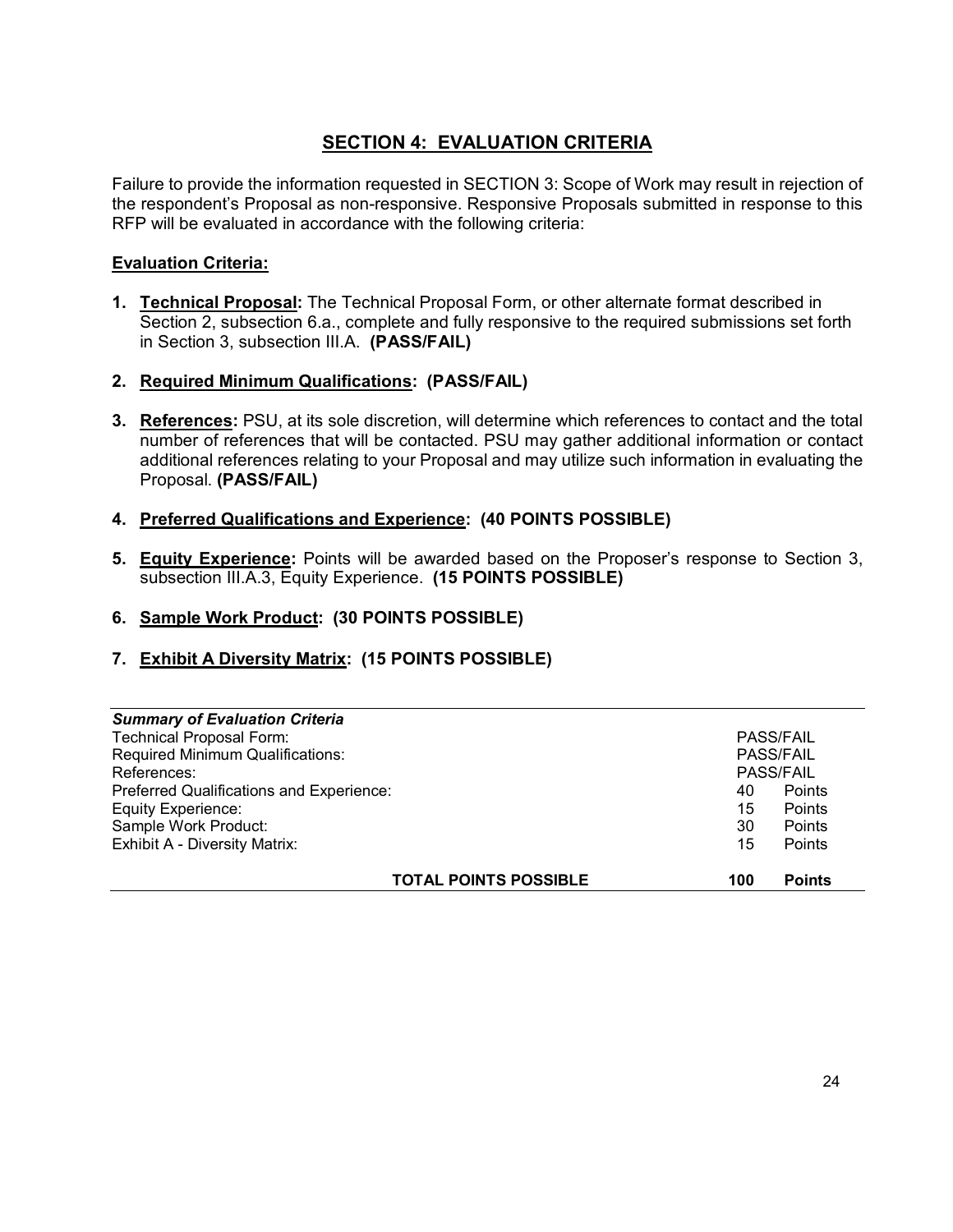## **SECTION 5: PSU STANDARD CONTRACT TERMS & CONDITIONS**

## *(The following terms and conditions will govern the agreement entered into by the successful Proposer and PSU resulting from this RFP.)*

**1.** DEFINITIONS:

"Agreement" means the entire written agreement between the parties, including but not limited to any Work Order and any subsequent change notices. "Contractor" means a person or organization with whom PSU has contracted for the purchase of goods or services. The terms "Contractor" and "Seller" as used in the Uniform Commercial Code (ORS Chapter 72) are synonymous. "ORS" means Oregon Revised Statutes. "PSU" means Portland State University and is synonymous with "Buyer".

**2.** ACCESS TO RECORDS:

Contractor shall maintain all records pertinent to this Agreement in such a manner as to clearly document Contractor's performance. Contractor acknowledges and agrees that PSU, the state and federal government, and their duly authorized representatives shall have access to such fiscal records and other books, documents, paper, plans and writings of Contractor that are pertinent to this Agreement to perform examination and audits and make excerpts and transcripts. Contractor shall retain and keep accessible all such records for a minimum of six (6) years, or such longer period as may be required by applicable law, following final payment and termination of this Agreement, or until the conclusion of any audit, controversy or litigation arising out of or relating to this Agreement, whichever date is later.

**3.** ALTERNATIVE DISPUTE RESOLUTION:

The parties should attempt in good faith to resolve any dispute arising out of this Agreement. This may be done at any management level, including at a level higher than persons directly responsible for administration of the Agreement. In addition, the parties may agree to utilize a jointly selected mediator or arbitrator (for non-binding arbitration) to resolve the dispute short of litigation.

**4.** AMENDMENTS:

The terms of this Agreement shall not be waived, altered, modified, supplemented or amended in any manner whatsoever without the prior written approval of PSU.

#### **5.** APPROVALS:

No work shall commence under this Agreement until the Agreement has been approved and signed by all parties.

#### **6.** ASSIGNMENT/SUBCONTRACT:

Contractor shall not assign, sell, transfer, subcontract or sublet rights, or delegate responsibilities under this Agreement, in whole or in part, without the prior written approval of PSU. No such written approval shall relieve Contractor of any obligations of this Agreement, and any transferee or subcontractor shall be considered the agent of Contractor. Contractor shall remain liable as between the original parties to the Agreement as if no such assignment had occurred.

#### **7.** BREACH OF AGREEMENT:

If Contractor breaches any of the provisions of this Agreement, PSU reserves the right to cancel this Agreement effective immediately upon written notice to Contractor. Contractor shall be liable for any and all damages, including incidental and consequential damages, suffered by PSU as the result of Contractor's breach of contract. PSU shall also have any and all remedies provided under the Uniform Commercial Code (ORS chapter 72) in the event of breach of contract by Contractor.

#### **8.** CAPTIONS:

The captions or headings in this Agreement are for convenience only and in no way define, limit, or describe the scope or intent of any provisions of this Agreement.

#### **9.** CASH DISCOUNT:

If PSU is entitled to a cash discount, the period of computation shall commence on the date the entire order is delivered or the date the invoice is received, whichever is later.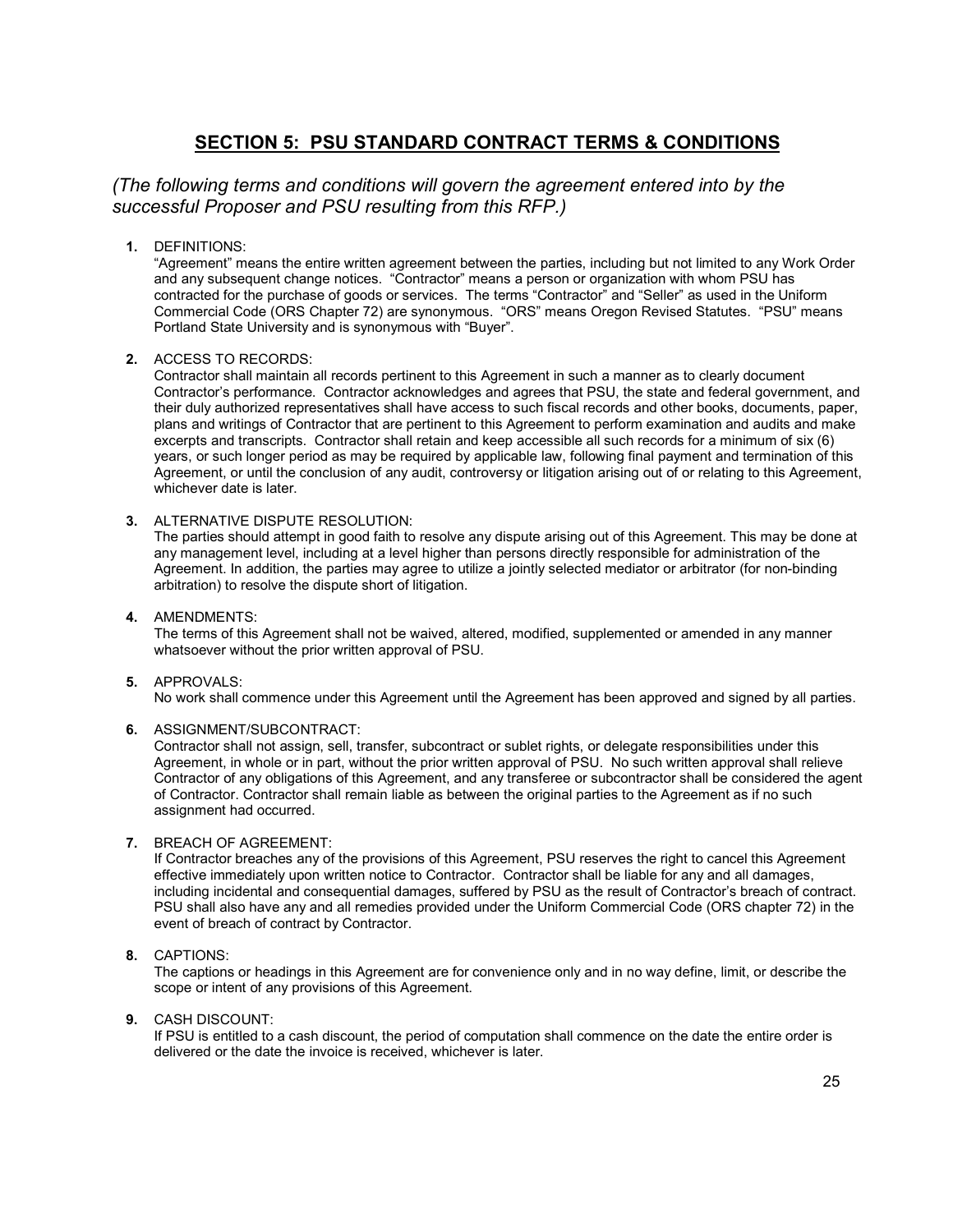#### **10.** COMPLIANCE WITH APPLICABLE LAW:

Contractor shall comply with all federal, state, and local laws, codes, regulations and ordinances applicable to the goods to be purchased and the work to be done under this Agreement. Contractor shall comply with the Americans with Disabilities Act of 1990 (Public Law No. 101-336), Title VI of the Civil Rights Act of 1964, Section V of the Rehabilitation Act of 1973, ORS 659.425, and all regulations and administrative rules established pursuant to the laws. Failure to comply with such requirements shall constitute a breach of contract and shall be grounds for agreement cancellation. Damages or costs resulting from noncompliance shall be the sole responsibility of Contractor.

#### **11.** CONFIDENTIAL INFORMATION:

Contractor acknowledges that it and its employees or agents may, in the course of performing their responsibilities under this Agreement, be exposed to or acquire information that is confidential to PSU. Any and all information of any form obtained by Contractor or its employees or agents in the performance of this Agreement shall be deemed confidential information of PSU and of State ("Confidential Information"). Contractor agrees to hold Confidential Information in strict confidence, using at least the same degree of care that Contractor uses in maintaining the confidentiality of its own confidential information, and not to copy, reproduce, sell, assign, license, market, transfer or otherwise dispose of, give, or disclose Confidential Information to third parties or use Confidential Information for any purposes whatsoever other than in the performance of the Agreement, and to advise each of its employees and agents of their obligations to keep Confidential Information confidential. Contractor agrees that Contractor will not at any time during or after the term of this Agreement disclose, directly or indirectly, any Confidential Information to any person, and that upon termination of this Agreement, or at PSU's request, Contractor will turn over to PSU all documents, papers and other material in Contractor's possession which contain Confidential Information. Contractor shall at all times during the term of this Agreement comply with and perform all services in accordance with the applicable provisions of ORS 36.100 through 36.238 and all applicable rules developed and adopted under ORS 36.224, including, without limitation, OAR Chapter 137 Division 5.

#### **12.** CONFLICT OF INTEREST:

Contractor covenants that it presently has no interest and shall not acquire any interest, direct or indirect, which would conflict in any manner or degree with the performance of its services hereunder. Contractor further covenants that in the performance of this Agreement no person having any such interest shall be employed by Contractor.

#### **13.** CONSIDERATION:

The consideration paid in this Agreement represents the total amount of remuneration for goods and services.

#### **14.** DEFAULT:

PSU by written notice of default (including breach of contract) to Contractor may terminate the whole or any part of this Agreement: (a) If Contractor institutes or has instituted against it insolvency, receivership or bankruptcy proceedings, makes an assignment for the benefit of creditors, or ceases doing business on a regular basis; or (b) If Contractor no longer holds a license or certificate that is required for Contractor to perform services under the contract, and Contractor has not obtained such license or certificate within ten (10) business days after delivery of PSU's notice; or (c) If Contractor fails to provide services or materials called for by this Agreement within the time specified herein or any extension thereof; or (d) If Contractor fails to perform any of the other provisions of this Agreement or fails to pursue the work so as to endanger performance of this Agreement in accordance with its term and, after receipt of written notice from PSU, fails to correct such failures within 10 days or such longer period as PSU may authorize. The rights and remedies of PSU provided in the above clause related to defaults (including breach of contract) by Contractor shall not be exclusive and are in addition to any other rights and remedies provided by law or under this Agreement. Contractor shall be liable for any and all damages, including incidental and consequential damages, suffered by PSU as the result of Contractor's breach of contract. In the event of repeated breach of public and/or private contracts, Contractor shall be subject to possible disqualification as a bidder on future PSU solicitations.

#### **15.** ECONOMIC OPPORTUNITIES:

Contractor shall, when applicable, have made good faith efforts to subcontract or establish joint ventures with or obtain materials to be used in performing this Agreement from minority, women, or emerging small business enterprises.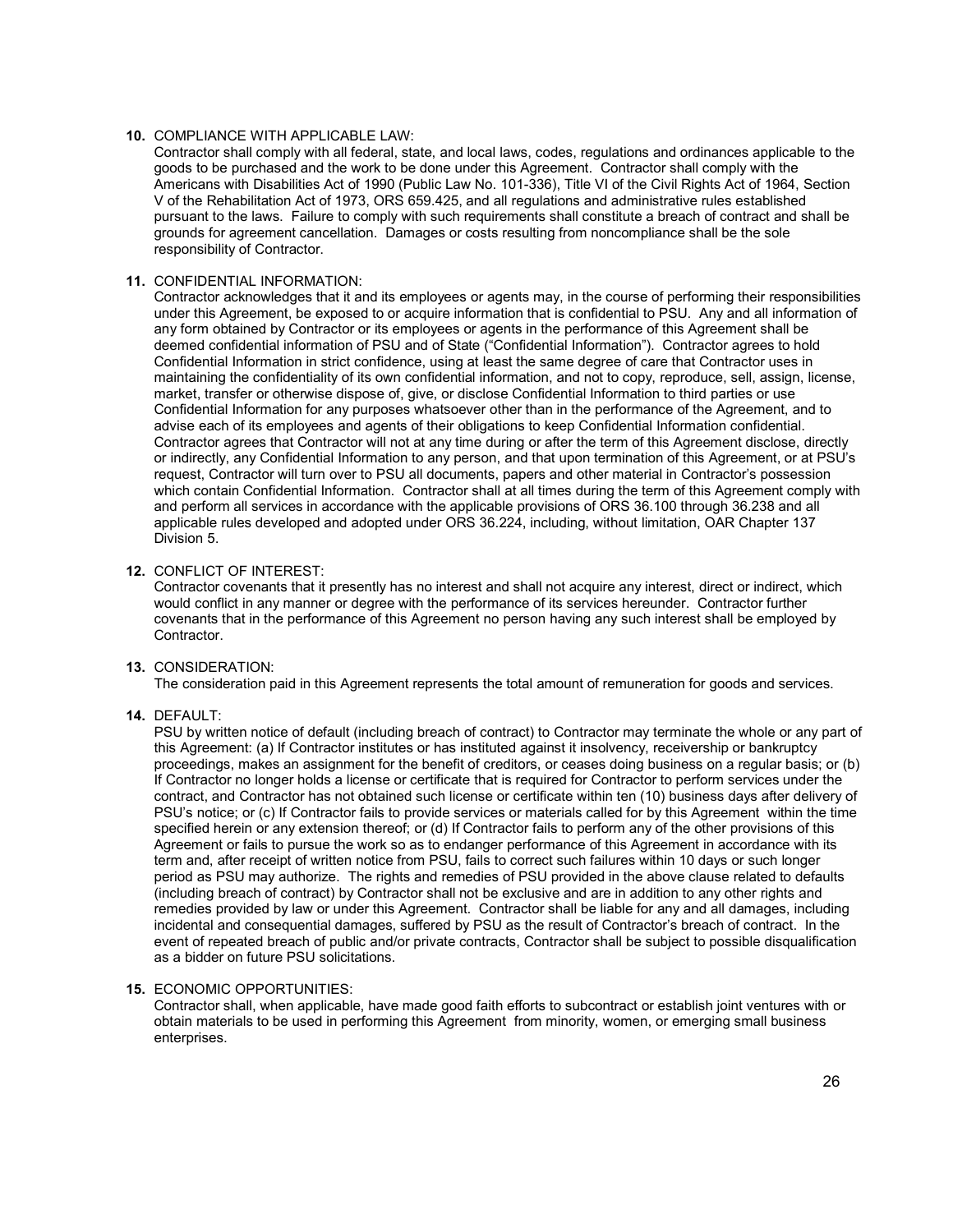#### **16.** FORCE MAJEURE:

Neither party to this Agreement shall be held responsible for delay or default caused by fire, riot, acts of God and/or war which is beyond that party's reasonable control. PSU may terminate this Agreement upon written notice after determining such delay or default will reasonably prevent successful performance of the Agreement. Contractor shall, however, make all reasonable efforts to remove or eliminate such a cause of delay or default and shall, upon cessation of the cause, diligently pursue performance of its obligation under this Agreement.

#### **17.** FOREIGN CONTRACTOR:

If Contractor is not domiciled in or registered to do business in the State of Oregon, Contractor shall promptly provide to the Oregon Department of Revenue and the Oregon Secretary of State Corporation Division all information required relative to this Agreement. Contractor shall demonstrate its legal capacity to perform under this Agreement in the State of Oregon prior to entering into this Agreement.

#### **18.** GOVERNING LAW:

This Agreement shall be governed and construed in accordance with the laws of the State of Oregon without regard to principles of conflicts of law. Any claim, action, suit or proceeding (collectively "claim") between PSU and Contractor that arises from or relates to this Agreement shall be brought and conducted solely and exclusively within the Circuit Court of Multnomah County for the State of Oregon. CONTRACTOR, BY EXECUTION OF THIS AGREEMENT, HEREBY CONSENTS TO THE IN PERSONAM JURISDICTION OF SAID COURTS.

#### **19.** INDEMNIFICATION:

Contractor shall be responsible for all damage to property, injury to persons, and loss, expense, inconvenience, and delay which may be caused by, or result from, the conduct of work under this Agreement, or from any act, omission, or neglect of Contractor, its subcontractors, or employees. Contractor shall save, defend (at PSU's request and with legal counsel acceptable to PSU), indemnify, and hold harmless PSU and the PSU Board of Trustees, along with any of their past, present, or future officers, employees and agents from all claims, suits, actions, losses, damages, liabilities, costs and expenses of any nature resulting from or arising out of, or relating to the activities or omissions of Contractor or its officers, employees, subcontractors, or agents acting under this Agreement.

#### **20.** HOURS OF WORK:

The Contractor shall comply with the Oregon Bureau of Labor and Industries rules pertaining to hours of work.

#### **21.** INDEPENDENT CONTRACTOR; PROFESSIONAL STANDARDS:

The services to be rendered under this Agreement are those of an independent contractor. Contractor is not to be considered an agent or employee of PSU for any purpose and neither Contractor nor any of Contractor's agents or employees is entitled to any of the benefits that PSU provides for its employees. Contractor will be solely and entirely responsible for its acts and for the acts of its agents or employees during the performance of this Agreement. This Agreement is not intended and nothing contained herein shall be construed to create the relationship of agent, servant, employee, partnership, joint venture, or association between PSU and Contractor, but is rather an agreement between independent parties, these being PSU and the Contractor.

Contractor is a professional service provider. Contractor has the skill and knowledge possessed by well- informed members of its profession or industry and Contractor will apply that skill and knowledge with care and diligence and perform all Services in a timely, professional, workmanlike manner in accordance with the professional standards exercised by other members of Contractor's profession, on similar projects under similar conditions.

#### **22.** INSURANCE:

Contractor shall secure at its own expense and keep in effect during the term of this Agreement comprehensive general liability (CGL) insurance insuring Contractor with a combined single limit of not less than \$1,000,000 per occurrence and \$2,000,000 aggregate with adequate umbrella coverage as well as auto liability insurance with a minimum limit of \$1,000,000 per occurrence. Insurance policies, which cannot be excess to a self-insurance program, are to be issued by an insurance company authorized to do business in the State of Oregon. Portland State University, and its Board of Trustees, and its officers, agents, and employees shall be included as additional insured's in said insurance policy(ies). If any of the liability insurance is arranged on a "claims made" basis, tail coverage will be required at the completion of this Agreement for duration of twenty-four (24) months.

#### **23.** INSURANCE CERTIFICATION:

Before Contractor commences work under this Agreement, Contractor must furnish to the designated PSU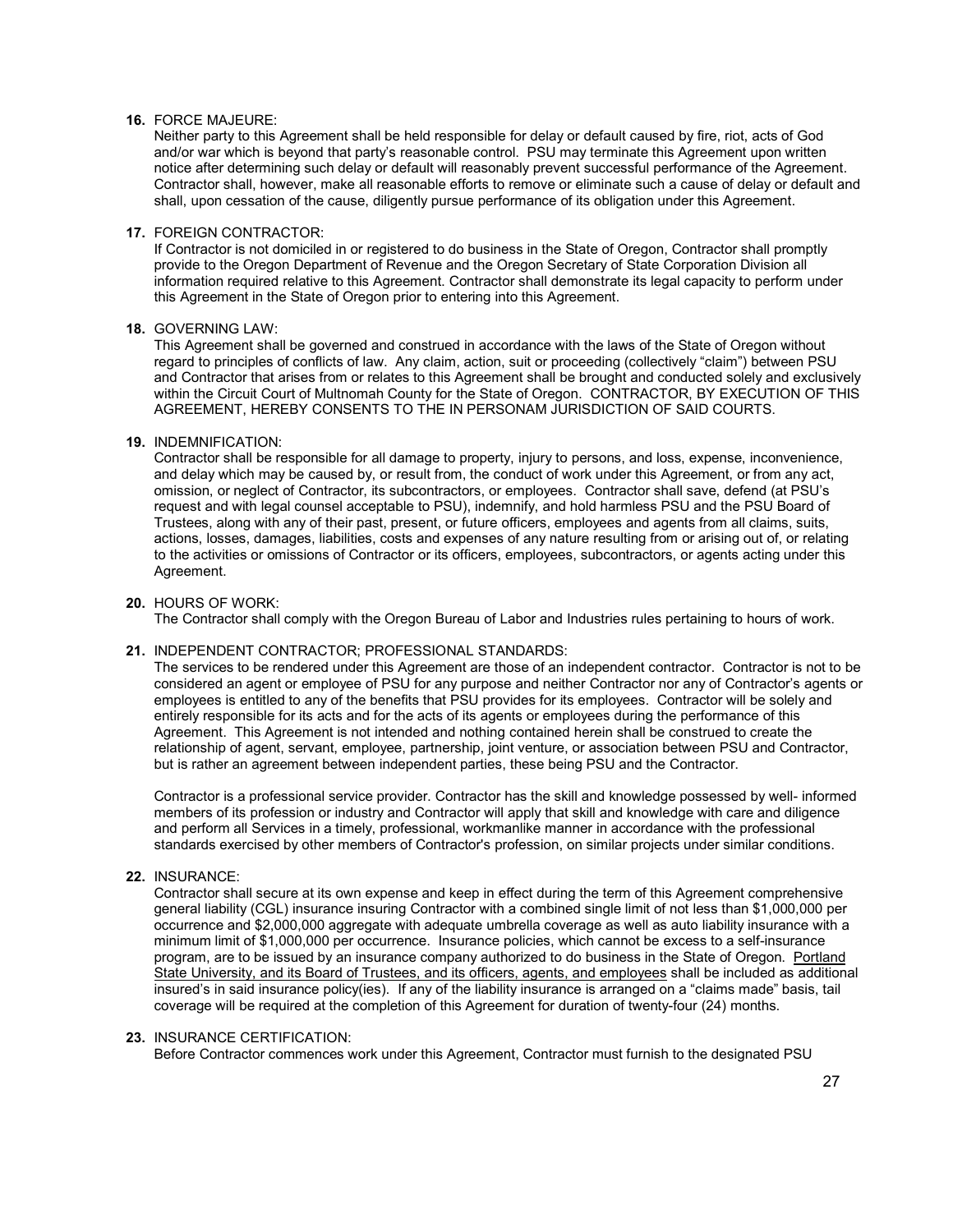Contracts Officer certificate(s) of insurance as evidence of the insurance coverage required by this Agreement, including workers' compensation insurance. The certificate(s) shall provide that the insurance company will give a 30-day written notice to PSU's Contracts Officer before the insurance is canceled or materially changed.

#### **24.** INTELLECTUAL PROPERTY; OWNERSHIP OF WORK PRODUCT:

a. **Definitions.** The following terms have the meanings set forth below:

"Contractor Intellectual Property" means any intellectual property owned by Contractor and developed independently from the Services provided pursuant to this Agreement or a Task Order.

"Deliverables" means items of Work Product delivered to University pursuant to this Agreement and a Task Order, which, unless otherwise specified in a Task Order, shall include documents, including, but not limited to, email, memoranda, assessments, operating principles, agendas, meeting minutes or summaries, action items, and proposed agreements, which are distributed to participants in a process pursuant to a Task Order.

"Third Party Intellectual Property" means any intellectual property owned by parties other than University or Contractor.

"Work Product" every work of authorship, trade secret or other tangible or intangible item and all intellectual property rights therein that is specifically made, conceived, or prepared by Contractor (either alone or with others) pursuant to this Agreement or a Task Order.

- b. **Ownership of Certain Work Product.** Deliverables shall be the exclusive property of University. University and Contractor agree that Deliverables which are required to be delivered to and which are paid for by University shall be "work made for hire" of which University is the author within the meaning of the United States Copyright Act. If for any reason any such Deliverable(s) is not "work made for hire", Contractor irrevocably assigns to University any and all of its rights, title, and interest in such Deliverable(s). Upon University's reasonable request, Contractor shall execute such further documents and instruments necessary to fully vest such rights in University.
- c. **Contractor Intellectual Property.** Contractor retains ownership of all Contractor Intellectual Property that Contractor delivers to University pursuant to the Services performed under this Agreement or a Task Order. Contractor shall be the owner of all Work Product that is not "work made for hire" as identified in Paragraph b. above. Contractor grants University a non-exclusive, non-commercial, non-transferable, royalty-free, worldwide license to use, copy, display, and distribute any and all Contractor Intellectual Property incorporated into any Work Product.
- d. **Third Party Intellectual Property.** In the event Contractor uses any Third Party Intellectual Property in performing the Services, Contractor shall obtain a license to use all such Intellectual Property. Contractor shall also, in the event Contractor incorporates any Third Party Intellectual Property into any Work Product, secure on University's behalf, in the name of University and subject to University's approval, a license to all Third Party Intellectual Property that Contractor incorporates into any Work Product.
- e. **University Intellectual Property; Data and Background Information.** University owns all University Intellectual Property and University data and background information provided to Contractor pursuant to this Agreement and a Task Order. University grants Contractor a non-exclusive, royalty- free, world-wide license to use, copy, display, distribute, transmit and prepare derivative works of University Intellectual Property and University data and background information only to fulfill the purposes of this Agreement and a Task Order. University's license to Contractor is limited by the term of the applicable Task Order and the confidentiality obligations of this Agreement.
- f. **No Rights.** Except as expressly set forth in this Agreement, nothing in this Agreement or a Task Order shall be construed as granting to or conferring upon Contractor any right, title, or interest in any intellectual property that is now owned or subsequently owned by University. Except as expressly set forth in this Agreement or a Task Order, nothing in this Agreement shall be construed as granting to or conferring upon University any right, title, or interest in any Contractor Intellectual Property that is now owned or subsequently owned by Contractor. University does not grant Contractor the right to use its trademarks, trade names, service marks, or other designations in any promotion or publication without prior written consent.
- g. **Representation and Warranty Regarding Intellectual Property.** Contractor represents and warrants, when used as authorized by this Agreement, no Work Product infringes nor will University's use, duplication or transfer of the Work Product infringe any copyright, patent, trade secret or other proprietary right of any third party.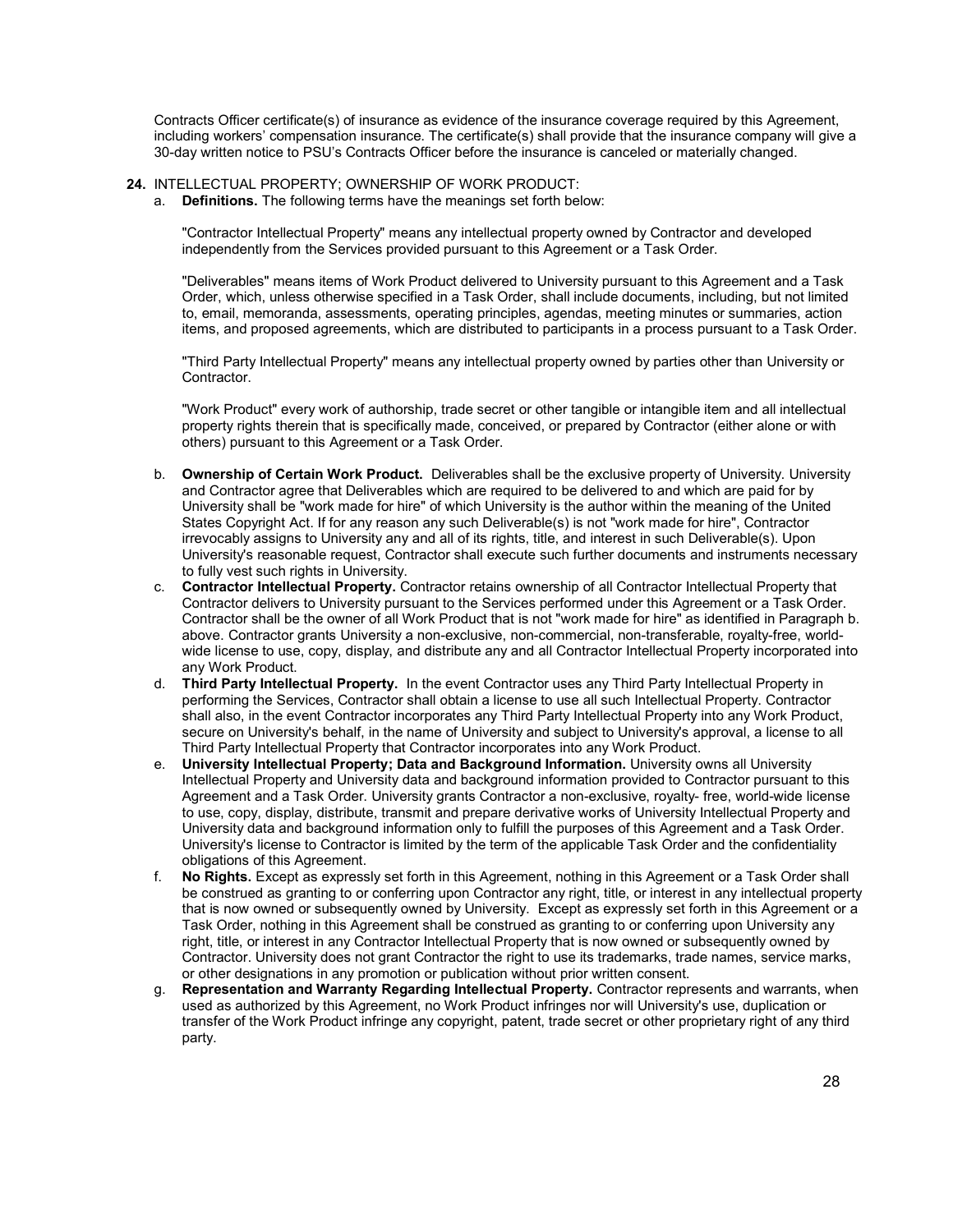#### **25.** NO THIRD PARTY BENEFICIARIES:

PSU and Contractor are the only parties to this Agreement and are the only parties entitled to enforce its terms. Nothing in this Agreement gives, is intended to give, or shall be construed to give or provide any benefit or right, whether directly, indirectly, or otherwise, to third persons unless such third persons are individually identified by name herein and expressly described as intended beneficiaries of the terms of this Agreement.

#### **26.** NONDISCRIMINATION:

Contractor shall comply with all applicable requirements of federal and state civil rights and rehabilitation statutes, rules and regulations.

#### **27.** NOTICES AND REPRESENTATIVES:

All notices, certificates, or other communications rendered shall be sufficiently given when delivered or mailed postage prepaid to the representatives of the parties at their designated places of business as follows: a) to PSU at its Contracting and Procurement Services office, as set forth on Page 1 of the solicitation document, and b) to Contractor as set forth on the Bid, Quote, or Proposal Statement. Any communication or notice so addressed and mailed shall be deemed to be given five (5) days after mailing. Any communication or notice by personal delivery shall be deemed to be given when actually delivered. Any communication or notice by email shall be deemed to be given one (1) day after sending.

#### **28.** PAYMENT:

Payment for completion of PSU agreement is normally made within 30 days following the date the entire order is delivered or the date the accurate and complete invoice is received, whichever is later. After 45 days, Contractor may assess overdue account charges up to two-thirds of one percent per month (8% per annum) on the outstanding balance per (ORS 293.462).

#### **29.** PAYMENTS REQUIRED:

For all goods and services provided under this Agreement, Contractor shall: (a) pay promptly, as due, all persons supplying labor or material; (b) pay all contributions or amounts due the industrial accident insurance provider from the Contractor or any sub-contracted Contractor; (c) not permit any lien or claim to be filed or prosecuted against PSU therefore; and (d) pay to the Oregon Department of Revenue all sums withheld from employees pursuant to ORS 316.167.

#### **30.** PSU PAYMENT OF CONTRACTOR CLAIMS:

If Contractor fails, neglects, or refuses to pay promptly, as due, any claim for labor or services furnished to the Contractor or any subcontractor by any person in connection with the goods, or services if applicable, provided under this Agreement, PSU may pay such claim and charge the amount of the payment against funds due or to become due the Contractor under this Agreement. The payment of a claim by PSU pursuant to this section shall not relieve the Contractor or its surety, if any, from obligation with respect to any unpaid claims. Contractor shall promptly pay any person or entity that furnishes medical care to Contractor's employees those sums which Contractor agreed to pay for such services and all money Contractor collected or deducted from employee's wages to provide such services.

#### **31.** RECYCLED PRODUCTS:

Contractor shall use recyclable products to the maximum extent economically feasible in the performance of this Agreement work set forth in this document.

#### **32.** RETIREMENT SYSTEM STATUS:

Contractor is not a contributing member of the Oregon Public Employees' Retirement System and will be responsible for any federal or state taxes applicable to payment under this Agreement. Contractor will not be eligible for any benefits from these contract payments of federal Social Security, employment insurance, workers' compensation or the Public Employees' Retirement System, except as a self-employed individual.

#### **33.** SAFETY AND HEALTH REQUIREMENTS:

Equipment and services supplied shall comply with all federal Occupational Safety and Health Administration (OSHA) requirements and with all Oregon safety and health requirements, including those of the State Workers' Compensation Department.

#### **34.** SEVERABILITY:

If any provision of this Agreement is declared by a court of competent jurisdiction to be illegal or in conflict with any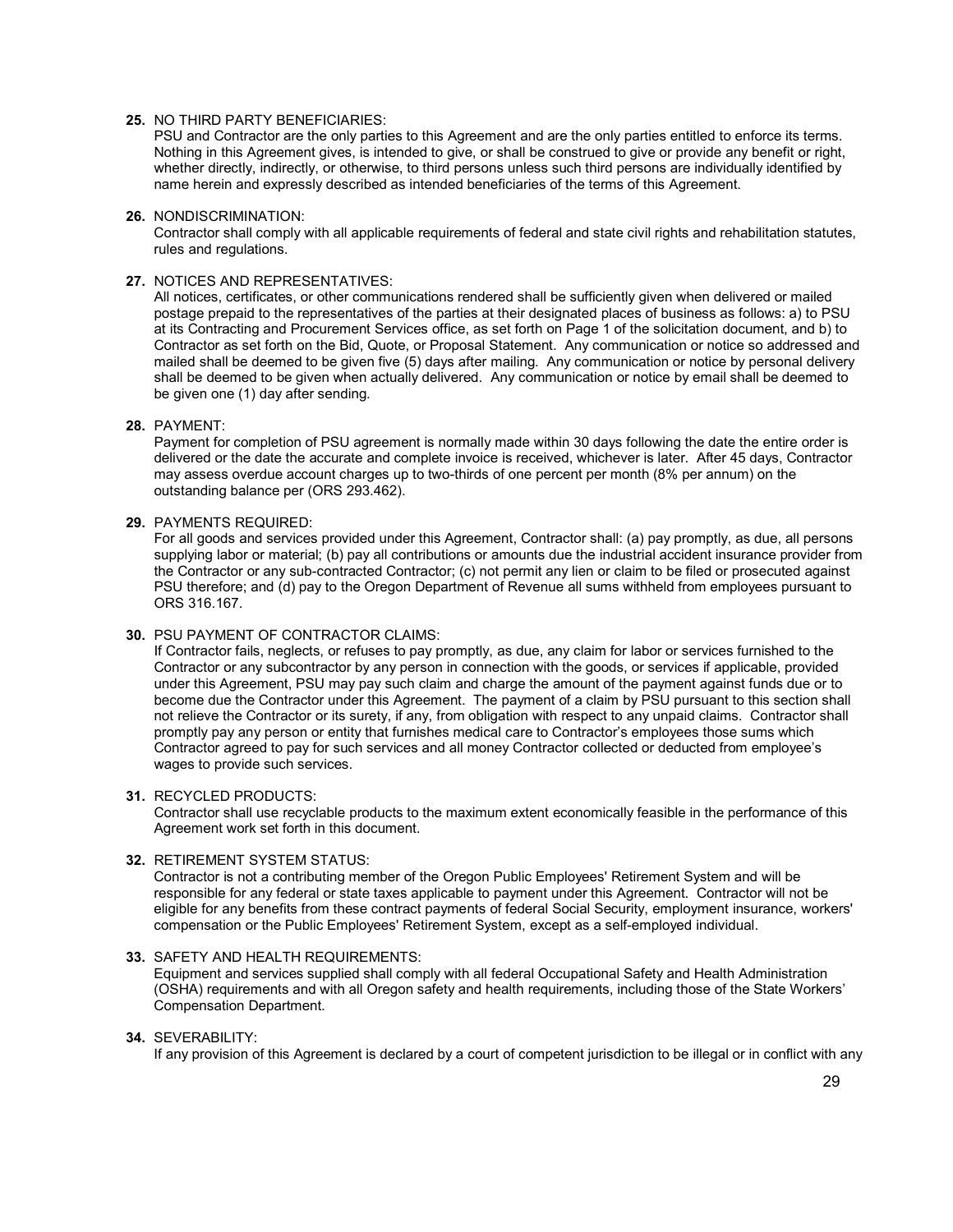applicable law, the validity of the remaining terms and provisions shall not be affected, and the rights and obligations of the parties shall be construed and enforced as if the Agreement did not contain the particular term or provision held to be invalid.

**35.** SUCCESSORS IN INTEREST:

The provisions of this Agreement shall be binding upon and shall inure to the benefit of the parties hereto and their respective successors and assigns.

#### **36.** TAX COMPLIANCE CERTIFICATION:

Contractor hereby affirms, under penalty of perjury, as provided in ORS 305.385(6), that to the best of the Contractor's knowledge the Contractor is not in violation of any of the tax laws described in ORS 305.380(4).

#### **37.** TAXES – FEDERAL, STATE & LOCAL:

PSU will not be responsible for any taxes coming due as a result of this Agreement, whether federal, state, or local. It is agreed that the Contractor has anticipated these taxes and included them in its pricing.

#### **38.** TERMINATION:

a. This Agreement may be terminated for convenience at any time by mutual consent of both parties, or by PSU upon thirty (30) days notice in writing and delivered by certified mail or in person to the other party.

b. PSU may also terminate this Agreement effective upon delivery of written notice to Contractor or at such later date as may be established by PSU under any of the following conditions:

- i) if federal or state regulations or guidelines are modified or changed in such a way that the materials or services are no longer allowable or appropriate for purchase under this Agreement; or,
- ii) if PSU fails to receive funding, appropriations, limitations, allotments, or other expenditure authority as contemplated by the PSU budget or spending plan and PSU determines, in its assessment and ranking of the policy objectives explicit or implicit in the PSU budget or spending plan, that it is necessary to terminate this Agreement.
- c. The rights and remedies of PSU provided in the above clause are not exclusive and are in addition to any other rights and remedies provided by law or under this Agreement.
- d. If PSU terminates this Agreement under paragraphs a. or b. of this Section 32 and if the Consultant is providing task order services as of the date of termination, PSU shall compensate the Consultant for work performed through the date of termination, including any preparation work performed by the Consultant that can be documented by the Consultant as inherent to the open project.

#### **39.** TIME IS OF THE ESSENCE:

Contractor agrees that time is of the essence regarding the performance of its obligations under this Agreement.

#### **40.** WORKERS' COMPENSATION:

Contractor, its subcontractors, if any, and all employers providing work, labor or materials under this Agreement are subject employers under the Oregon Workers' Compensation Law, and shall comply with ORS 656.017 which requires Contractor to provide workers' compensation coverage that satisfies Oregon law for all their subject workers, or shall comply with the exemption set out in ORS 656.126.

#### **41.** MERGER:

This Agreement and attached exhibits, appendices, attachments, solicitation, and Contractor's Quote or Proposal constitute the entire agreement between the parties on the subject matter hereof. There are no understandings, agreements, or representations, oral or written, not specified herein regarding this Agreement.

**42.** WAIVER:

No waiver, consent, modification or change or terms of this Agreement shall bind either party unless in writing and signed by both parties and all necessary PSU approvals have been obtained. Such waiver, consent, modification or change, if made, shall be effective only in the specific instance and for the specific purpose given. The failure of PSU to enforce any provision of this Agreement shall not constitute a waiver by PSU of that or any other provision.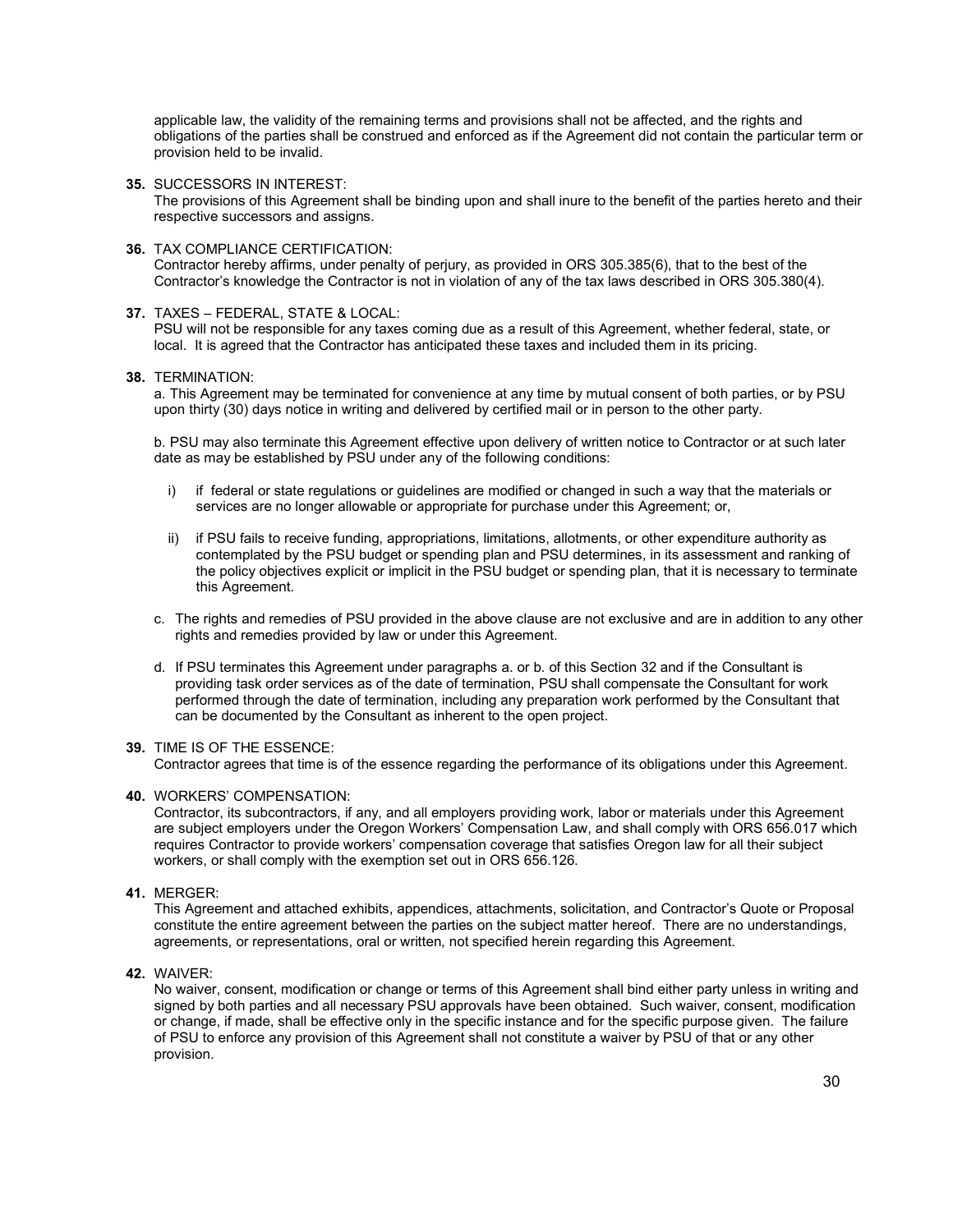#### **43.** TRAVEL EXPENSES:

Travel expenditures, including but not limited to, airfare, lodging, meals and ground transportation, must fall within the current policy per diem guidelines of PSU. Exceptions to the travel policy may be granted in writing by PSU at PSU's sole discretion. Complete guidelines can be found in the PSU Travel Summary. The current PSU Travel Summary, Effective January 1, 2022 is located here:

<https://portlandstate.atlassian.net/wiki/spaces/UFS/pages/2348122125/Summary+Effective+1+1+2022>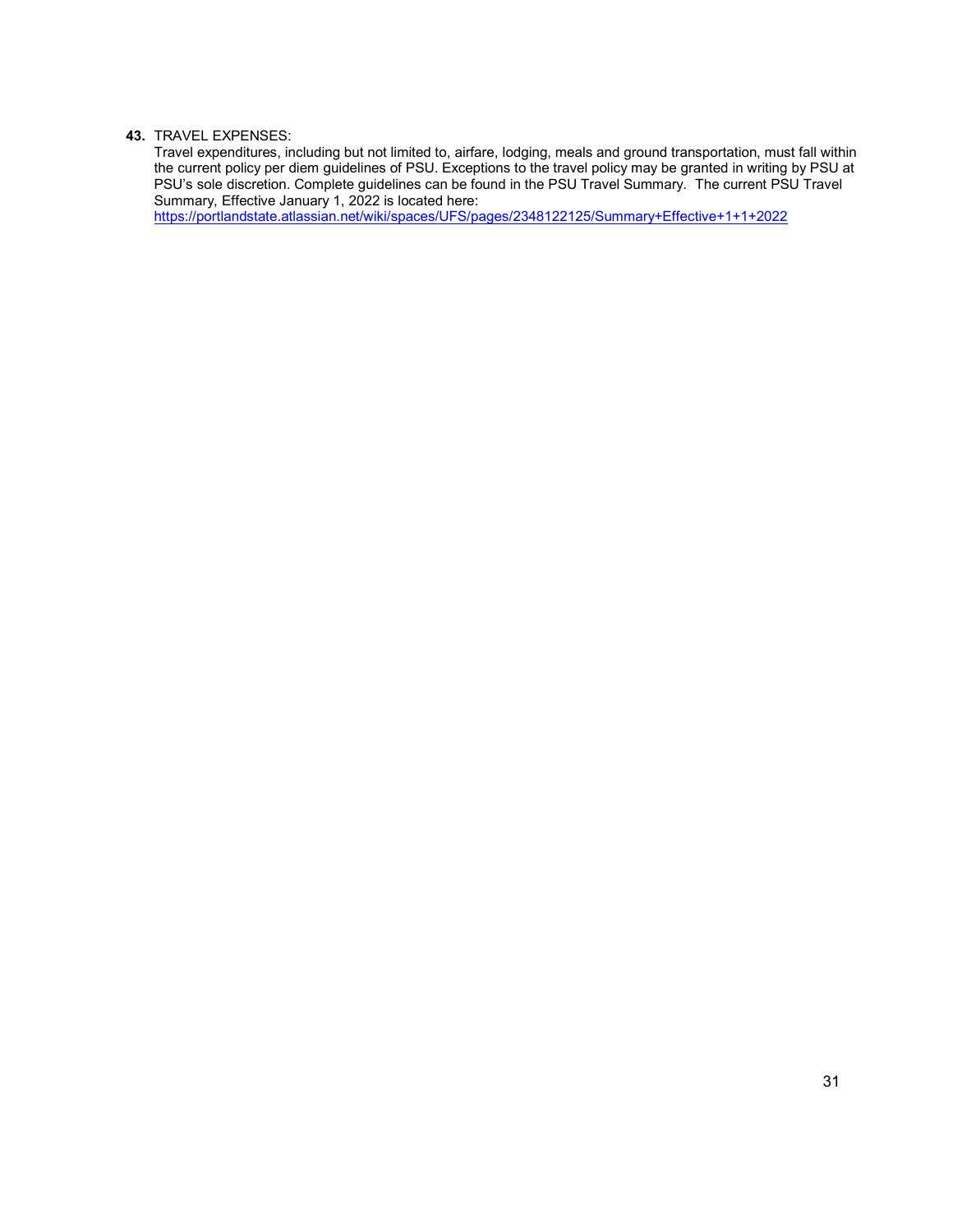# **EXHIBIT A: DIVERSITY MATRIX**

Check all the boxes in the table below that apply to you or your company:

| <b>DIVERSITY EVALUATION MATRIX</b> |                                                                                                                                                                                                                                                                                                                                                                                                                                                                                                        |
|------------------------------------|--------------------------------------------------------------------------------------------------------------------------------------------------------------------------------------------------------------------------------------------------------------------------------------------------------------------------------------------------------------------------------------------------------------------------------------------------------------------------------------------------------|
|                                    | 5 Points - COBID Small Business Certification                                                                                                                                                                                                                                                                                                                                                                                                                                                          |
|                                    | Your company maintains a current valid Oregon small business<br>certification issued through the Office for Business Inclusion and<br>Diversity for one of the following: Disadvantaged Business<br>Enterprise (DBE), Minority*/Women Business Enterprise<br>(MWBE), Emerging Small Business (ESB), or Service Disabled<br>Veteran (SDV). Respondents must include a copy of a valid and<br>current certification with their response in order to receive the 5<br>points available for this category. |
|                                    | Maximum 5 points possible - Company's diversity recruitment<br>hiring program                                                                                                                                                                                                                                                                                                                                                                                                                          |
|                                    | In order to receive the highest number of points possible for this<br>category, Respondents must provide detailed information<br>regarding your company's commitments to providing equal<br>employment opportunities including your efforts to develop an<br>internal diverse workforce; internal on-the-job training,<br>mentoring, technical training and/or professional development<br>opportunities addressing diversity; and the process(es) used to<br>recruit women and minorities.            |
|                                    | Maximum 5 points possible - Company's community diversity<br>program                                                                                                                                                                                                                                                                                                                                                                                                                                   |
|                                    | In order to receive the highest number of points possible for this<br>category, Respondents must provide detailed information<br>regarding your company's commitment to supporting workforce<br>diversity within your community.                                                                                                                                                                                                                                                                       |

\*Recognized minority groups: Black American, Hispanic American, Native American, Asian Pacific American, and Subcontinent Asian American

The Office for Business Inclusion and Diversity ("COBID") administers the Disadvantaged Business Enterprise (DBE), Minority/Women Business Enterprise (MWBE), Emerging Small Business (ESB), and Service Disabled Veteran (SDV) certification programs. Additional information is available at the following COBID certification website:

<http://www.oregon4biz.com/How-We-Can-Help/COBID/>

Authorized Signature **Date** 

Authorized Name (type or print):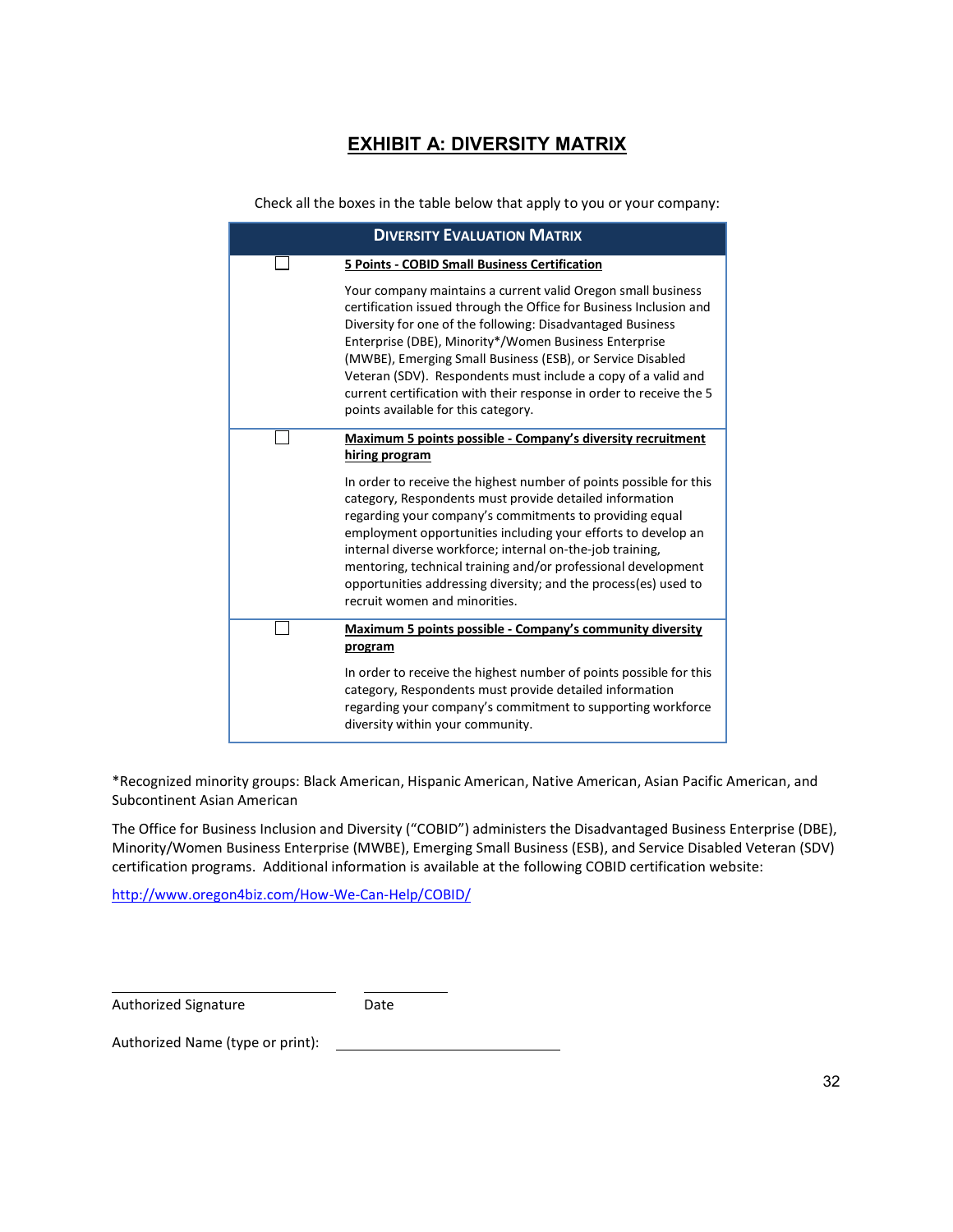## **EXHIBIT B: PROPOSER CERTIFICATION**

#### **EACH PROPOSER MUST READ AND COMPLY WITH THE FOLLOWING SECTIONS. FAILURE TO DO SO MAY RESULT IN PROPOSAL REJECTION.**

#### **SUBSECTION I: CERTIFICATION OF COMPLIANCE WITH TAX LAWS**

As required by ORS 305.385(6), I, the undersigned duly authorized representative of the proposer, hereby certify under penalty of perjury that the proposer is not, to the best of my knowledge, in violation of any of the tax laws described in ORS 305.380(4).

#### **SUBSECTION II: FINANCIAL RESPONSIBILITY**

PSU reserves the right to investigate and evaluate, at any time prior to award and execution of the contract, the apparent successful proposer's financial responsibility to perform the contract. Submission of a signed Proposal shall constitute approval for PSU to obtain any credit report information PSU deems necessary to conduct the evaluation. PSU shall notify the apparent successful proposer(s), in writing, of any other documentation required, which may include, but need not be limited to, recent profit-and-loss history; current balance statements; assets-to-liabilities ratio, including number and amount of secured versus unsecured creditor claims; availability of short and long-term financing; bonding capacity and credit information, etc. Failure to promptly provide this information may result in Proposal rejection.

PSU may postpone the award or execution of the contract after announcement of the apparent successful proposer(s) in order to complete its investigation and evaluation. Failure of an apparent successful proposer to demonstrate financial responsibility, as required under OAR 580-061-0130(3)(g)(A) as adopted in PSU Standards, shall render the proposer non-responsible and shall constitute grounds for Proposal rejection, as required under OAR 580-061-0130.

The undersigned agrees and certifies that he/she:

- 1. Has read and understands all Request for Proposal instructions, specifications, and terms and conditions contained herein (including any attachments listed in this document);
- 2. Is an authorized representative of the proposer, that the information provided in this Proposal is true and accurate, and that providing incorrect or incomplete information may be cause for Proposal rejection or contract termination;
- 3. Is bound by and will comply with all requirements, specifications, and terms and conditions contained herein;
- 4. Will furnish the designated item (s) and/or service(s) in accordance with the RFP, Proposal and the agreement; and
- 5. Proposer will provide/furnish federal tax ID, federal employee identification number or social security number with Proposal submission.

#### **SUBSECTION III: SIGNATURE BLOCK**

Signature of Proposer's duly authorized representative for (Contractor)

Printed Name and Title: \_\_\_\_\_\_\_\_\_\_\_\_\_\_\_\_\_\_\_\_\_\_\_\_\_\_\_\_\_\_\_\_\_\_\_\_\_\_\_\_\_\_\_

\_\_\_\_\_\_\_\_\_\_\_\_\_\_\_\_\_\_\_\_\_\_\_\_\_\_\_\_\_\_\_\_\_\_\_\_\_\_\_\_\_\_\_\_\_\_\_\_\_\_\_\_\_\_\_\_\_\_\_\_\_\_\_

Date: \_\_\_\_\_\_\_\_\_\_\_\_\_\_\_\_\_\_\_\_\_\_\_\_\_\_\_\_\_\_\_\_\_\_\_\_\_\_\_\_\_\_\_\_\_\_\_\_\_\_\_\_\_\_\_\_\_\_

Tax ID / Federal Employer Identification Number (FEIN):

An authorized representative of the proposer must sign this Proposal as well as initial any alterations or erasures in ink.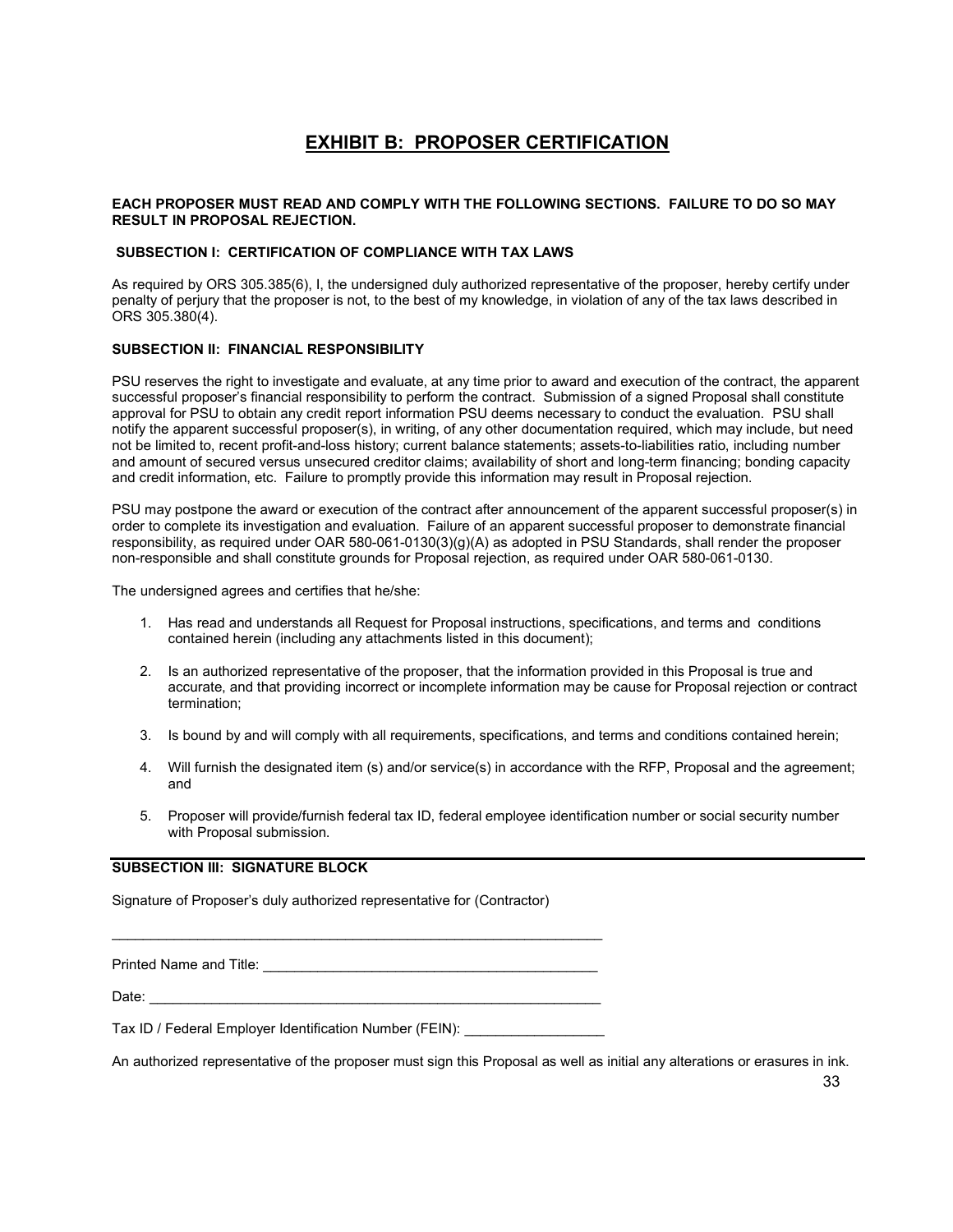# **Exhibit C: Technical Proposal Form**

See separate PDF document titled "Exhibit C, Technical Proposal Form, RFP #956717"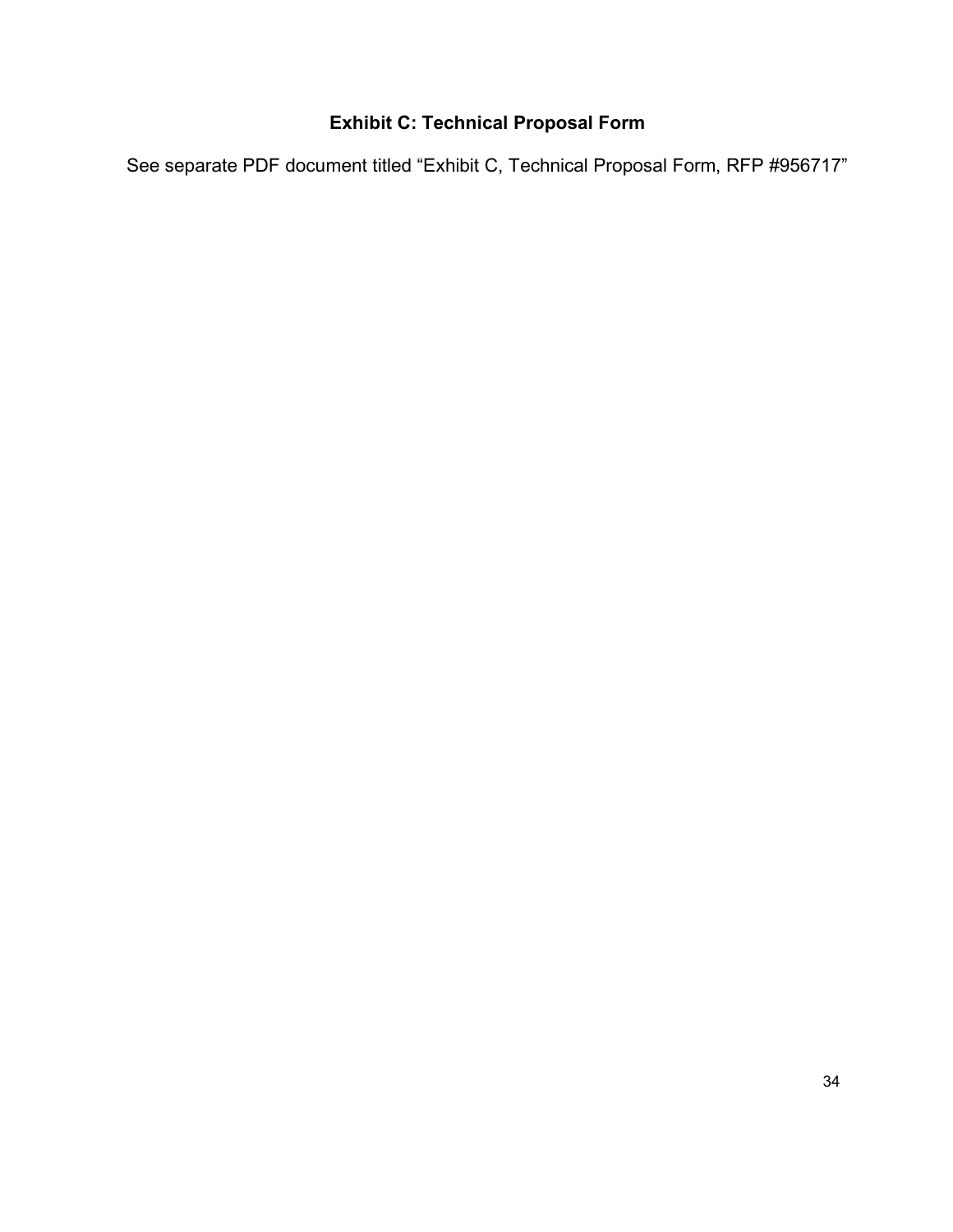## **Attachment A: Task Order**



# Exhibit A: Public Policy Mediation/Facilitation Services

|                                                                                                              | PO#                                                                                                                                                                                                                                                                                                                                                                 |
|--------------------------------------------------------------------------------------------------------------|---------------------------------------------------------------------------------------------------------------------------------------------------------------------------------------------------------------------------------------------------------------------------------------------------------------------------------------------------------------------|
| <b>Project Title:</b>                                                                                        | <b>Contract No:</b>                                                                                                                                                                                                                                                                                                                                                 |
| <b>Vendor Name:</b>                                                                                          |                                                                                                                                                                                                                                                                                                                                                                     |
| Task Order: TO#                                                                                              | Date:                                                                                                                                                                                                                                                                                                                                                               |
|                                                                                                              |                                                                                                                                                                                                                                                                                                                                                                     |
|                                                                                                              |                                                                                                                                                                                                                                                                                                                                                                     |
| PSU Project Manager: National PSU Project Manager:                                                           |                                                                                                                                                                                                                                                                                                                                                                     |
| PSU Contact Phone: Note and Society And The PSU e-mail address: Note and Society And The PSU e-mail address: |                                                                                                                                                                                                                                                                                                                                                                     |
|                                                                                                              |                                                                                                                                                                                                                                                                                                                                                                     |
|                                                                                                              |                                                                                                                                                                                                                                                                                                                                                                     |
|                                                                                                              |                                                                                                                                                                                                                                                                                                                                                                     |
| Project Manager:<br><u>Project Manager:</u>                                                                  |                                                                                                                                                                                                                                                                                                                                                                     |
| Contact Phone: enail address: enail address:                                                                 |                                                                                                                                                                                                                                                                                                                                                                     |
|                                                                                                              |                                                                                                                                                                                                                                                                                                                                                                     |
| and final signatures of all parties, the Contractor agrees to complete the stated work.                      | This Task Order, and Attachments, is specifically subject to the terms and conditions of the above PSU Contract. Upon approval                                                                                                                                                                                                                                      |
| Task Order Amount (not to exceed)                                                                            | $\begin{picture}(20,10) \put(0,0){\vector(1,0){100}} \put(15,0){\vector(1,0){100}} \put(15,0){\vector(1,0){100}} \put(15,0){\vector(1,0){100}} \put(15,0){\vector(1,0){100}} \put(15,0){\vector(1,0){100}} \put(15,0){\vector(1,0){100}} \put(15,0){\vector(1,0){100}} \put(15,0){\vector(1,0){100}} \put(15,0){\vector(1,0){100}} \put(15,0){\vector(1,0){100}} \$ |
| Date of Completion (Scope of Work Attached)                                                                  |                                                                                                                                                                                                                                                                                                                                                                     |
| Work Product/Deliverables: See attached scope of work and budget                                             |                                                                                                                                                                                                                                                                                                                                                                     |
| expended on project.                                                                                         | Please note: Invoices must reference the PO number listed above and include number of hours along with hourly rates                                                                                                                                                                                                                                                 |
| <b>Contractor Acceptance:</b>                                                                                |                                                                                                                                                                                                                                                                                                                                                                     |
|                                                                                                              | Date: <u>Date:</u>                                                                                                                                                                                                                                                                                                                                                  |
| Signature of Authorized Representative                                                                       |                                                                                                                                                                                                                                                                                                                                                                     |
|                                                                                                              |                                                                                                                                                                                                                                                                                                                                                                     |
| Departmental Approval:                                                                                       |                                                                                                                                                                                                                                                                                                                                                                     |
|                                                                                                              |                                                                                                                                                                                                                                                                                                                                                                     |
|                                                                                                              | Date: the contract of the contract of the contract of the contract of the contract of the contract of the contract of the contract of the contract of the contract of the contract of the contract of the contract of the cont                                                                                                                                      |

35